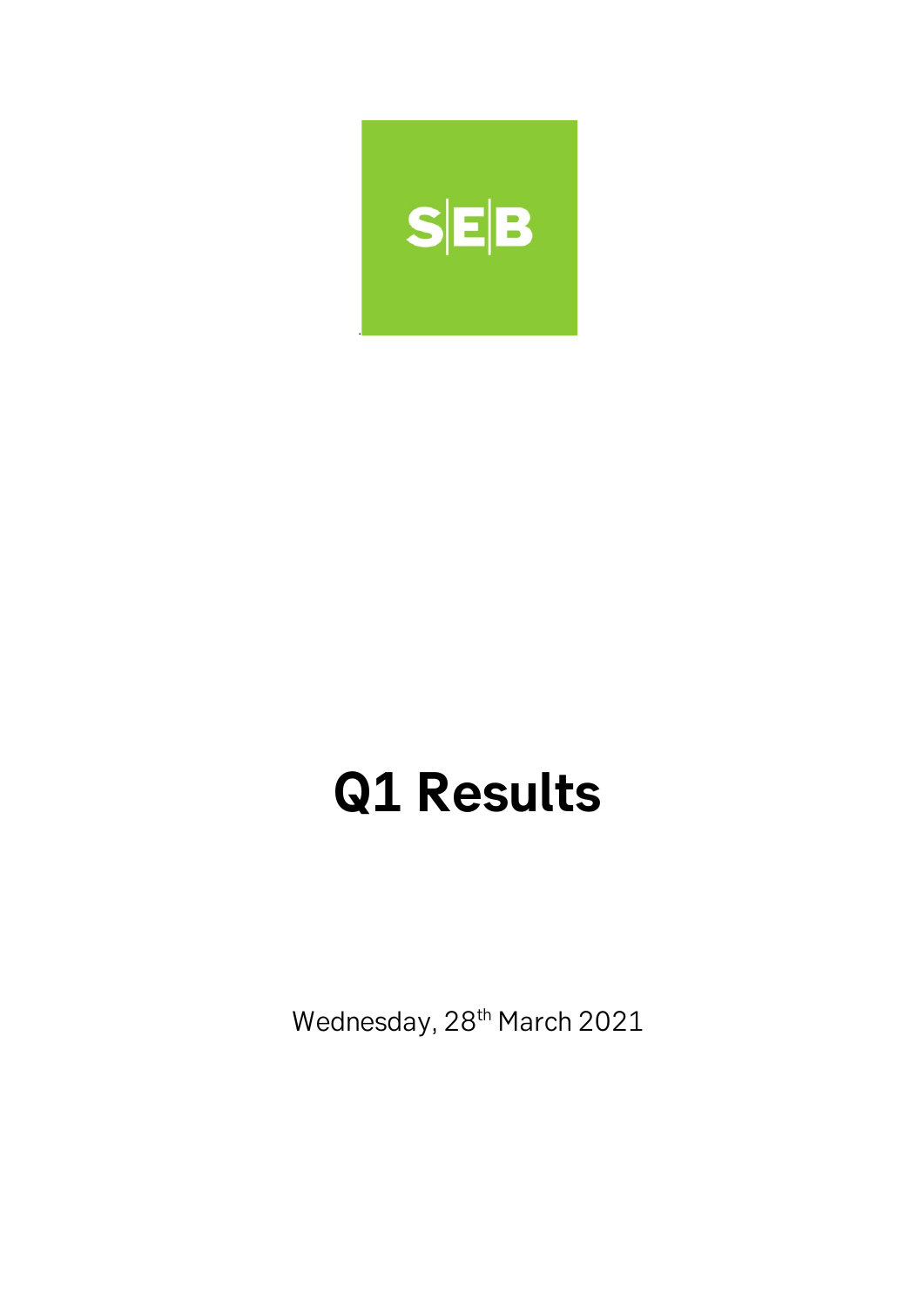# **Introduction**

Johan Torgeby *President and CEO, SEB*

Hi everyone. This is Johan Torgeby from SEB, and I would like to welcome you all to this Q1 report presentation on a fantastically sunny day in Stockholm which has not been a common feature this spring. I hope you guys are all well, and let us jump into it. We will start with the financial performance of the bank, and I will hand over to our CFO, Masih Yazdi.

# **Financial Performance**

Masih Yazdi

*CFO, SEB*

#### *Development in financial marks*

Thank you, Johan, and good morning, everyone on the call. So I will start on slide two with the development of the financial markets. I am sure you are very aware of what is happened during the last quarter, that we have seen very strong equity markets. We have seen credit spreads continue to go down slightly, and then we have seen long-term rates go up, which has deepened the yield curve, and all of these developments have had implications on our Q1 financial results.

## *Highlights in Q1 2021*

We can move on to the next slide, slide three, noting the highlights in Q1. To start with, we note that we have a return on equity of 13.8% in the quarter on a capital buffer above the regulatory requirements of 780 basis points. This is actually the highest profit ever in SEB's history, but as we are holding more capital now than we have done in the past, the return on equity is not the highest ever.

We also say in this quarter that given the improving macroeconomic outlook, we now expect that expected credit losses will normalise already in 2021, and by normalisation here, we mean around eight to ten basis points or about 2 billion, given the size of the current balance sheet. We also note that the largest division, LC&FI, large corporate and financial institutions, they continue to strengthen their position in the market and this quarter report a return on business equity of 14.9%. And then Johan will come back with the establishment of the new division for private banking, the Private Wealth Management and Family Office divisions.

#### *Financial summary Q1 2021*

If we move on to slide five and look at the financial summary for Q1 and I am going to compare it to Q1 2020. All through this presentation, we can see that the operating income is up 32%. Costs or expenses are pretty much unchanged, and given much lower expected credit losses, we see an operating profit increase of 153%. You should note here that on a year-on-year basis, we have a negative FX effect of almost 300 million on income and a positive FX effect of almost around 100 million on costs. Just keep that in mind.

And then to the right to see the expected credit losses in basis points. Three basis points to cost-income ratio 0.43, the capital that we will come back to later and the return on equity of 13.8%.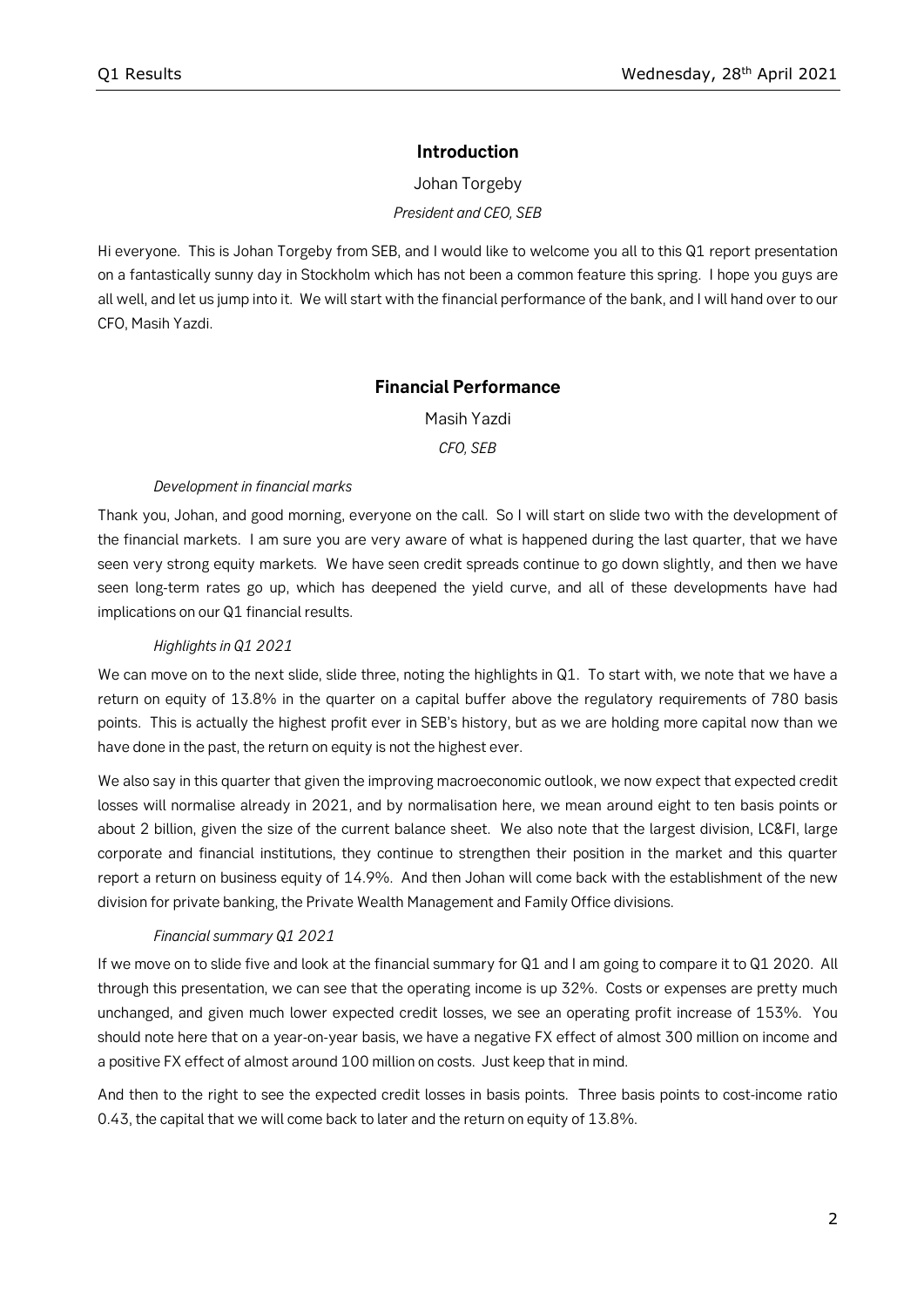## *Net interest income development*

Moving to slide six, the net interest income development is +3% compared to Q1 last year. That is mainly driven by slightly higher lending than Q1 last year and primarily driven by lower funding costs. And this is not predominantly with spreads coming down. It is the case that we have seen strong deposit inflow in the bank, which has allowed us to do less wholesale funding, which has lowered the funding costs of the bank.

Quarter on quarter, net interest income is down. That is mainly driven by higher regulatory fees and a shorter quarter in Q1 versus Q4. We noted in Q4 that the net interest income coming from our markets business was elevated about 100 million above the normal level. We note that it continues to be elevated in Q1 of about the same level as it was in Q4.

Also, on NAI, I would just note that there is a negative FX effect on a year-on-year basis of around 80 million. We can see that mortgage lending has accelerated. It is about 70% higher Q1 this year versus Q1 last year, although that was a low base. But we see an acceleration there at the same time as corporate lending growth continues to be muted.

#### *Net fee & commission income development*

Moving on to slide seven: Net fee and commission income. Also, here we see a 3% year-on-year growth, but there are quite large movements underneath this aggregate number. We see an improvement in asset management to a large degree, driven by the strong equity prices, and we see an improvement in investment banking related fees compared to Q1 last year.

At the same time, the lower corporate lending demand has led to lower lending fees. We see slightly lower fees coming from our markets business and also the fact that Q1 last year was the last normal quarter or close to normal quarter in terms of card turnover; we see a negative effect from card and payment fees versus Q1 last year.

You should also note that when it comes to the FX effect, it is about 140 million negative year-on-year, and so the net fee and commission income line would have been up 6% compared to the 3% had FX stayed where it was. We note that we continue to have a strong pipeline for investment banking, and only a small fraction of that has been materialised during Q1.

#### *Net financial income development*

Let us move on to slide eight. Net financial income development. Here is obviously the big swing factor, 3 billion above our contribution from the Q1 level last year. We have seen a good development in our markets business mainly within fixed income. And we have seen a recovery of the negative XPA effect we had in Q1 last year. So, the -1.3 billion, we can see that if we sum up the last four quarters, that is actually fully in line with the -1.3 billion. So that has been fully recovered in the last four quarters.

Historically, we have said that this line should be about 1.2 to 1.4 billion if you exclude XVA effects and exclude the Treasury business. We now believe that we can increase that guidance slightly given the strong position we feel that we have in our markets business, mainly within fixed income, and also given the steeper yield curves. We believe that we in the future, on average, should be able to generate 1.3 to 1.5 billion. So about 100 million higher than the previous guidance, excluding Treasury and XVA effects.

#### *Operating leverage*

If I move on to the next slide; the one we always use, the operating leverage. Obviously, it looks very good right now, keeping costs pretty much unchanged compared to the average cost level for the last year on a quarterly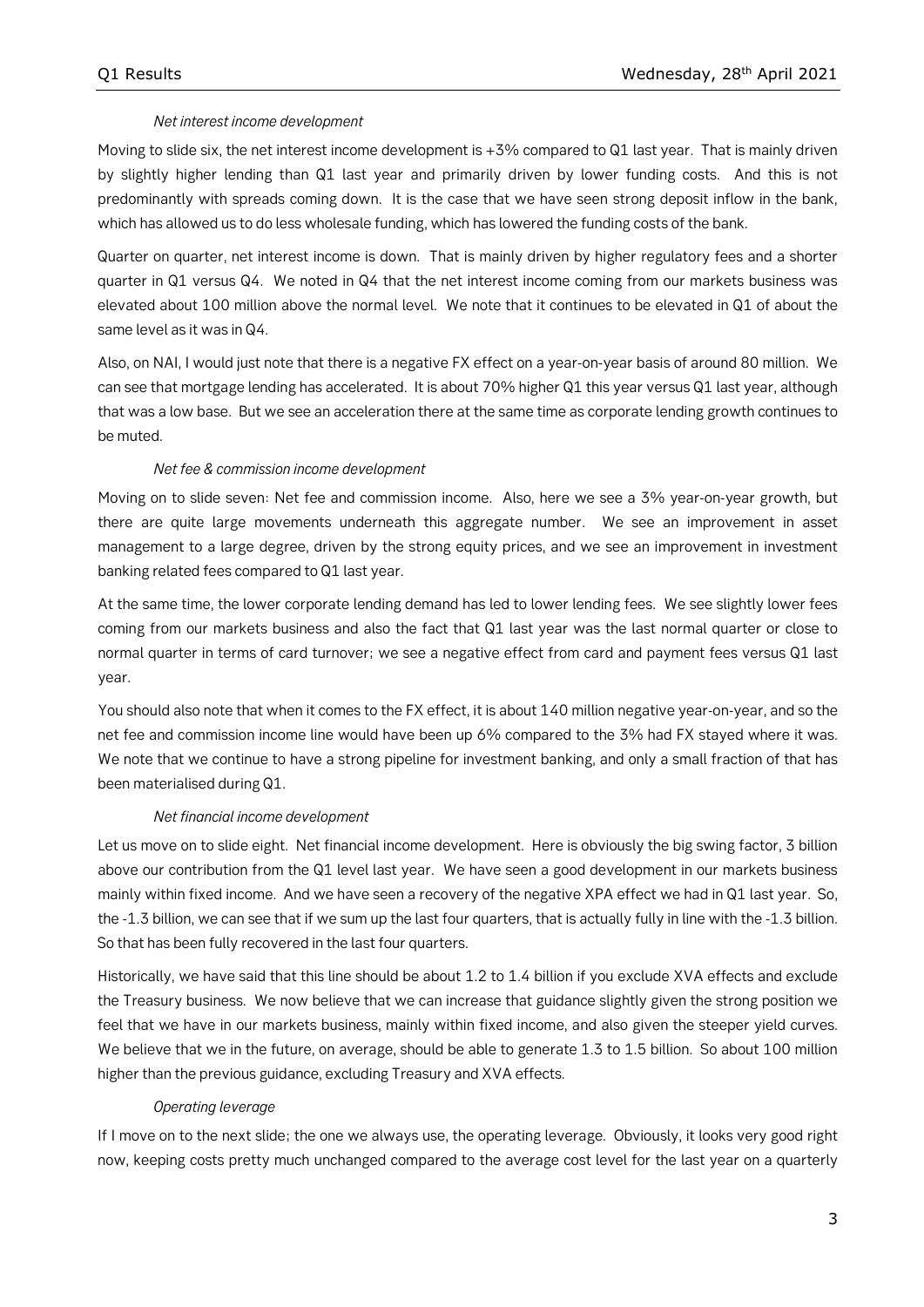basis, but with a strong income growth, we see a strong operating leverage, but obviously, three more quarters to go. So we will see what happens.

# *Strong asset quality and balance sheet*

Moving on to the next slide, just a few key ratios. I think the ones worth noting, in addition to what we have talked about already, are the customer deposits, a very significant growth that seems to be continuing, which has some potentially negative implications in the long-term. But right now, it allows us to do less wholesale funding, which is positive for net interest income.

We also disclose the net stable funding ratio for the first time this quarter. It is going to be mandatory from next quarter. But we do it already right now, and you can see it is around 111%. So clearly above the regulatory requirements that will be put into force.

# *Capital development*

And then on capital, I will just move on right away to the next slide, so, slide 11, looking at the capital development. So we have seen a reduction of the buffer from 840 basis points in Q4 to 780 basis points in Q1.

First of all, the strong profit generation in Q1 taking away the expected payout of 50% of the profit has added 42 basis points, which is a pretty good number. At the same time, we have seen an increase in market risk, and we have seen negative FX effects and also a small increase of the asset side. When it comes to market risk, we note that the risk exposure amount related to that is at a very high level, 55 billion compared to around 40 billion on a normal quarter. And we think that this over time will come down again to approximately the same levels we have seen in the past. So we think that part is fairly temporary.

Obviously, FX is difficult to predict, but right now the krona is a bit stronger than it was at quarter-end.

# *Development of the credit portfolio*

Then, finally, for me, move on to slide 12 if you look at the development of the credit portfolio and just a reminder here. The credit portfolio is the combination of the on-balance-sheet lending as well as the off-balance-sheet commitments. I think the numbers worth noting here are the corporate FX adjusted credit growth. That is down 2% Q on Q. This is mainly driven by the off-balance-sheet commitments. If you look at the adjusted lending side on corporates, there's a small increase Q on Q.

On Swedish mortgages, again, this is both lending as well as the mortgage commitments we have, which is accelerating to a 9% year-on-year growth level. If you just look at the lending side, the growth rate is about 6%. And during Q1, we took slightly higher than our back book when it comes to mortgages. So around the 15% market share in Q1.

Also, we can see that when it comes to CRE, there is a negative growth rate, both on a quarterly basis as well as year-on-year basis, which is pretty much in line with the strategy we have in the bank.

With that, I will move on to Johan and some thematic slides on sustainability, savings and international expansion.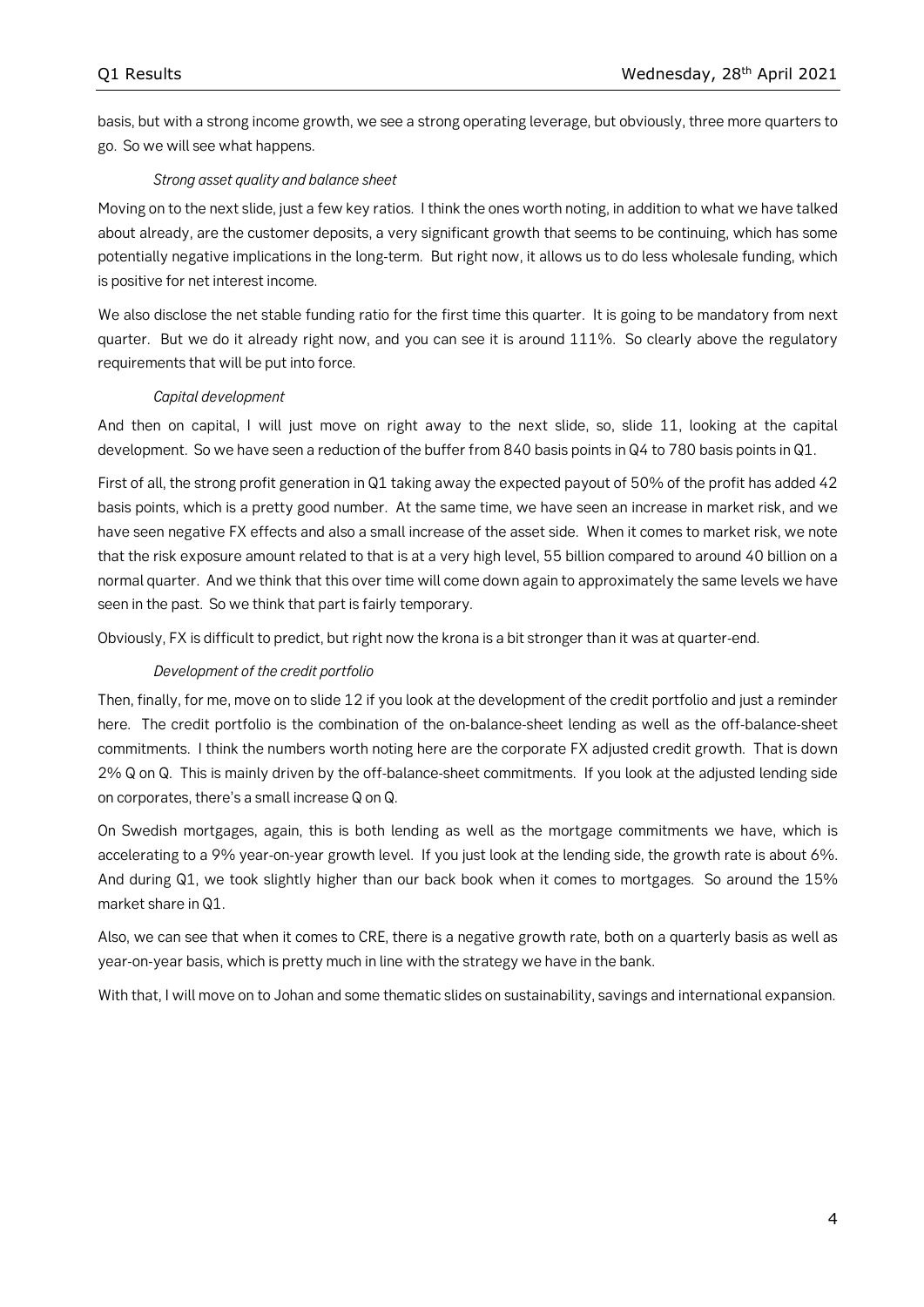# **Sustainability, Savings and International Expansion**

# Johan Torgeby *President and CEO, SEB*

Thank you, Masih. Those are exactly the three themes I would like to address today, starting with our sustainability work. On page 14 is just an update on some progress we have made when it comes to policies, procedures and the different types of initiatives that we have engaged in in the first quarter.

# *Taking an active role in the sustainability transition*

First, we have probably two of the most topical policies for the bank, the fossil policies for the bank for lending and the fossil policy for investment management, both being updated and sharpened and quite a lot increased in detail. The purpose is, of course, to reduce any negative  $CO<sub>2</sub>$  footprint SEB generates directly or indirectly through its engagement with clients, and these are our first step in trying to accelerate that journey.

On IM, it is about what do the funds that we manage investment invest in. And we have also tightened that framework. And I am also very optimistic to see that we now talk about things like paragraph nine and paragraph eight. And for the first time, it feels like we are starting to have a common standard for what and how to classify some of the investment activities as we do. As we all know, it is a tricky area where every institution chooses its own objectives in order to understand what it is all about.

And lastly, there is pretty much a new movement from when we signed principles for responsible banking in 2019. And that is the new UN-sponsored call for action called Net Zero Banking Alliance. And we have signed this as one out of 40 types of bank joining forces in order to, in the next 18 months, try to put the common standard, how to report what to do and how banking should be viewed in the context of what is Paris aligned and making sure that we are a positive force for positive transition.

# *Supporting our customers in their sustainability transition*

On the next page, we go into a more business update on sustainable finance, which you have heard me say many, many times is the most interesting thing from a future growth perspective for financial institutions like SEB; to make sure that you are relevant, picked by the clients, that you have valuable advice in order to be part of the whole world's transition. This is not Nordic. It is not for SEB. So here I have just shown the sustainable finance characteristics from 2013.

And first, we can just conclude this is growing dramatically, and we are getting close to a full year number for 2020 of \$800 billion in total volume in these six or seven or so different categories. This year's first quarter indicates if this pace is maintained, we will double this year's volumes compared to last year. So right now, Q1 is a fantastically encouraging sign to the tone that we have set in the past, that this might be the super-cycle for sustainable finance starting. And this is a very long-term prospect.

What I would like to highlight is everyone knows about green bonds. They have been around since 2008, but there are so many other things happening, and right now, I just want to present the market around sustainabilitylinked notes, bonds and loans. These are the SLL's, and as you can see, the light green area in the global market is one of the fastest-growing in the last three years.

To the right, we have taken the sustainability-linked loans; these are bank loans to companies and just done our market-share splits. So we have the largest part of this market as 20% and the issuance in our part of the world has been \$16 billion, and some examples of clients doing it.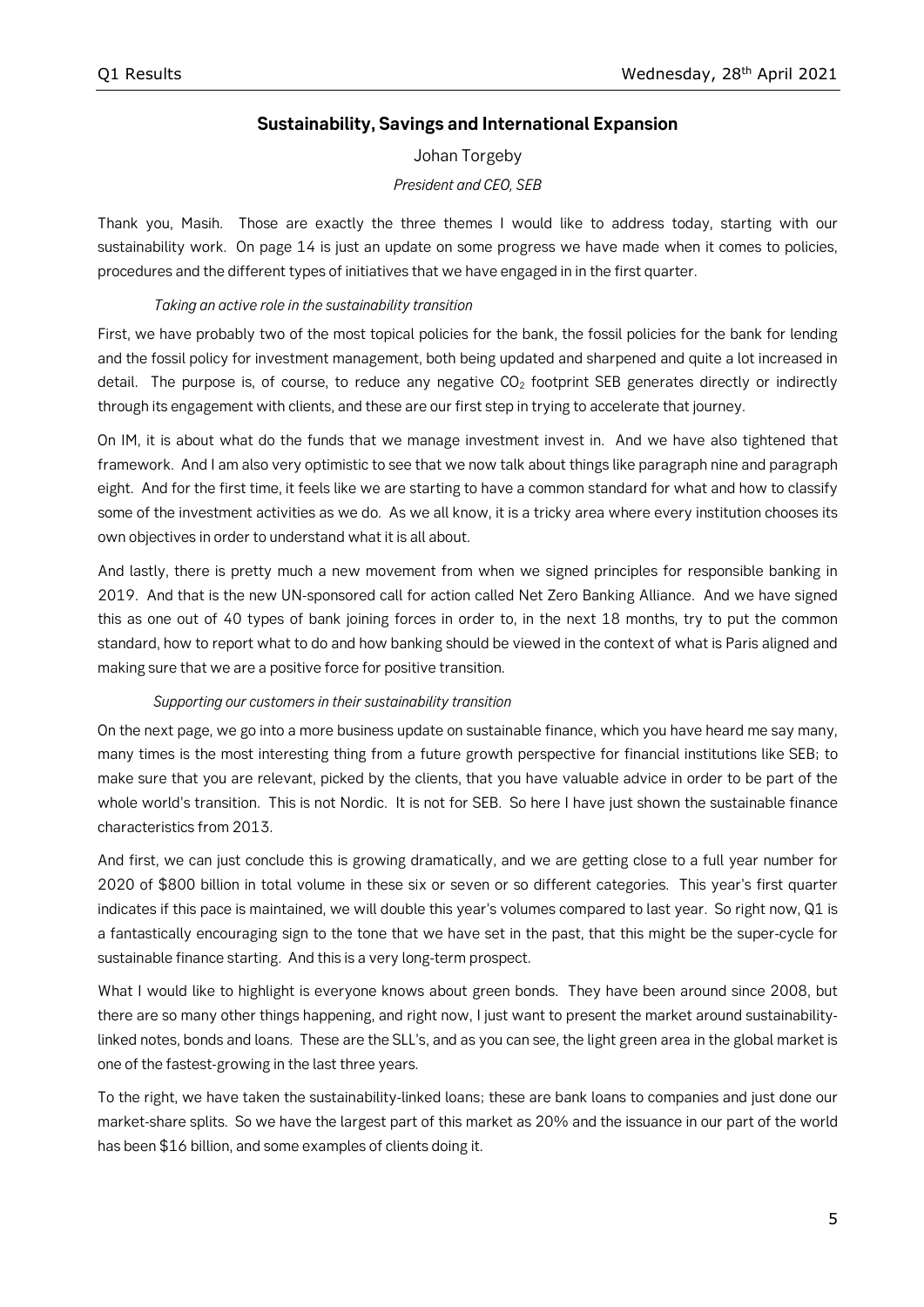Two things to point out; the loan market in Europe is vastly larger than the bond market. Hence, the green bond market is targeting a smaller constituency of all the corporates that borrow money. We often talk about the 70- 30 versus the US has 30-70 when it comes to bonds versus loans. So in order for the loan market to adapt to sustainable loans, it is a much greater opportunity, as we have many smaller companies in Europe. They are more or less 100% dependent on the bank market. They have bank loans and no bonds.

What is more a novelty is that the sustainability-linked bonds also are starting here. There is a global market last year that grew fifteen times, but it is a very small portion yet. So the SLL's amounted to \$12 billion, and we have done maybe the most notable one with H&M, which I think was a really landmark transaction to define how these things can be.

What is incrementally interesting with SLL's is that they are not only green. They are partly green, but a company can decide any sustainability criteria relevant to their ambition, their footprint and what they want to achieve and link it directly to the use of proceeds to the financial cost of that financing and even event of default if one wants to.

So this is creating enormous flexibility to put in inclusion, diversity, gender, using recycled material, etc. in order to show and make a hard commitment. The other thing that managers of businesses say around the SLL's that they have an enormous impact internally. So once you have signed or done one of these transactions, the whole organisation automatically gets aligned because the financial result is now directly, contractually dependent on you living up to whatever you have said are the key criteria for your business.

#### *Large international presence*

Next page, we will step back a bit. And these next three slides are really the context of why, as you probably have seen, we have announced that we will try to expand our corporate business in Holland, Austria and Switzerland. So I will try to share now why we are confident in trying this on. And it is based on the last ten years of strategies. It is actually, to me, very much a continuation of what we have done in the past.

So a quick reminder, SEB is trying to be a very internationally capable institution for Northern European clients. So we are in 22 places, and we are committed to the international network and the business that we have outside Sweden. We define our market in home markets versus the international network. The home market is where the clients reside. And up until now, that is been in the Nordics, Baltic's, Germany and the UK. And we have an international network anywhere between New York and Shanghai where we do not source clients. We service the clients we have in an attempt to give them a global 24/7 capability.

We are predominantly focused on large corporate; I think it is around 70%. There is no retail banking in this except for in the Baltics and Sweden. So it is all large corporate. But for the financial centres in New York, Singapore, Hong Kong and London, we also have a meaningful financial institutions business of roughly 30% of this business.

In 2010, we decided to do what we then called the Nordic German growth expansion. This meant to bring in roughly 500 new clients on a base of just shy of 2000 in the countries outside Sweden, where we had nowhere near the Swedish market share. That now, ten years later, I think we can conclude was a good thing, as we know that the wholesale banking industry has struggled a lot with generating any type of growth. And it is a very highly competitive market with an enormous increase of capital allocated to its business. So we all know it has been a challenge for everybody.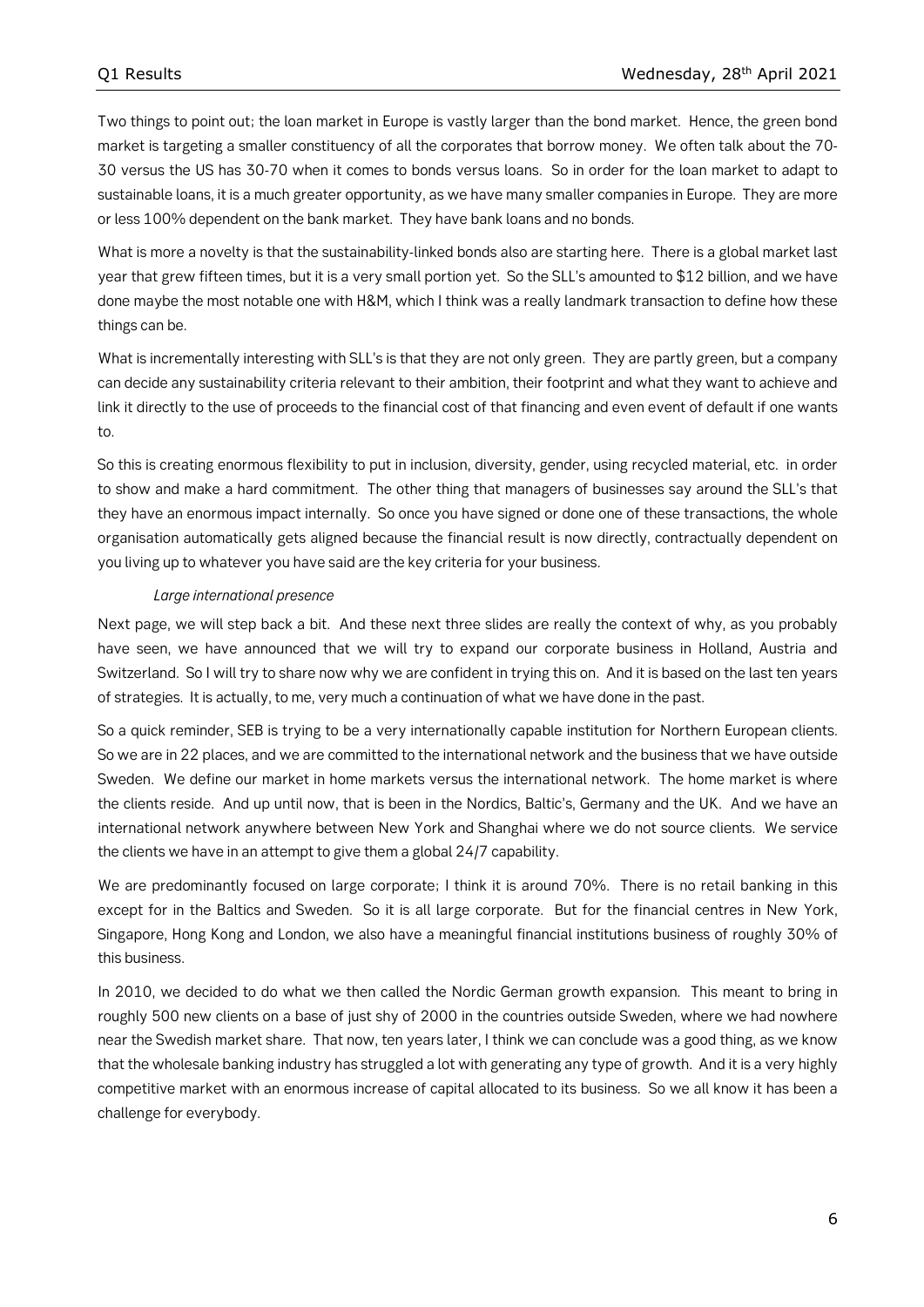To the right, we show that we did not have these clients in 2009 and from the growth of income for large corporate and financial institutions from 13 billion in 09 to 22.3 billion last year, we split out the share coming from those clients that we added in these growth initiatives. And in 2020, that was 19% of total income.

You could argue you have had a quite modest growth on the part that we did not decide to grow as everyone has. But we have succeeded there in a decent way. But the key was, of course, to bank more clients and make sure that we service them in the deepest, broadest possible way. That has generated this 19%, which equates to 4.1 billion krona.

#### *Increased financial contribution from geographies over time*

On the next page, I just want to share with you the international split, the return on equity, cost income and the resources that goes into this type of international business. And out of those growth numbers that have been generated, it is very clear that all countries have contributed in a meaningful way The UK as at 4%, and please remember, that is not part of that ten-year. It is five-year. So we are halfway through on the UK compared to the others. However, Norway, Germany, Denmark, Finland all have had a meaningful impact in generating this.

Looking at the cost efficiency and the capital efficiency of having SEB outside in the world, we have now shared today the return on equity measured here as a roadmap for the different countries, the cost-income and the resources in terms of fees that goes into this. And for us, this is very much the conclusion that there is scalability on our platform. Many of the central costs to run a business like this, the investments one has to do in markets, in derivatives, in different advisory areas, are actually taken in Stockholm, and it is scalable. So going into a new area, you need people and not that many of them to meet clients in order to provide the products and services that SEB has at its disposal already produced.

The other is that when we now enter into new markets, this is very much true as well. There will be very marginal cost differences. We are talking a few tens of people to begin with, and I will come back to that. What is more important is maybe the DNA change, if you want to express it like that, that this has resulted in.

In 2010, 66% of the large core business was Swedish. And slowly but surely, after an initiative like this, we have now more than 50% outside Sweden. And this is thanks to Norway, Germany, Denmark, Finland, UK and in the international network, growing faster than Sweden as we acquire new customers. This means that we have gone from a very Swedish bank to a much more broad bank in a Nordic, German, UK perspective, and what we are now talking about is taking this next step where all – call it in the narrative that we put on here, we are becoming more of a northern European institution, as we will have mostly northern European countries as part of our business.

#### *Strong development in total client income across geographies*

On the following page, I will just share the income growth of those 19% per country. Here one can see that over the last ten years, we have had a CAGR. So compounded average growth rates per year of 3%. That is a stable very good business, but it is really part of the strategy; we have a position to defend, and it is very hard. We have most of the clients we wish to have, but the growth opportunity has clearly come in the last ten years in the other markets.

Now we are getting to a very similar position in the other markets to Sweden. So from today, there is still a lot to do, but not nowhere near what we have done over the last ten years. But both, I would say in Norway and Finland, we are very close to having the same type of market presence as we do in Sweden when it comes to large corporates; Denmark, we have a little bit more to go. And in Germany, we have a completely different strategy because we are not trying to become a dominant bank in Germany, but a niche bank for the clients that we have selected. The same in the UK.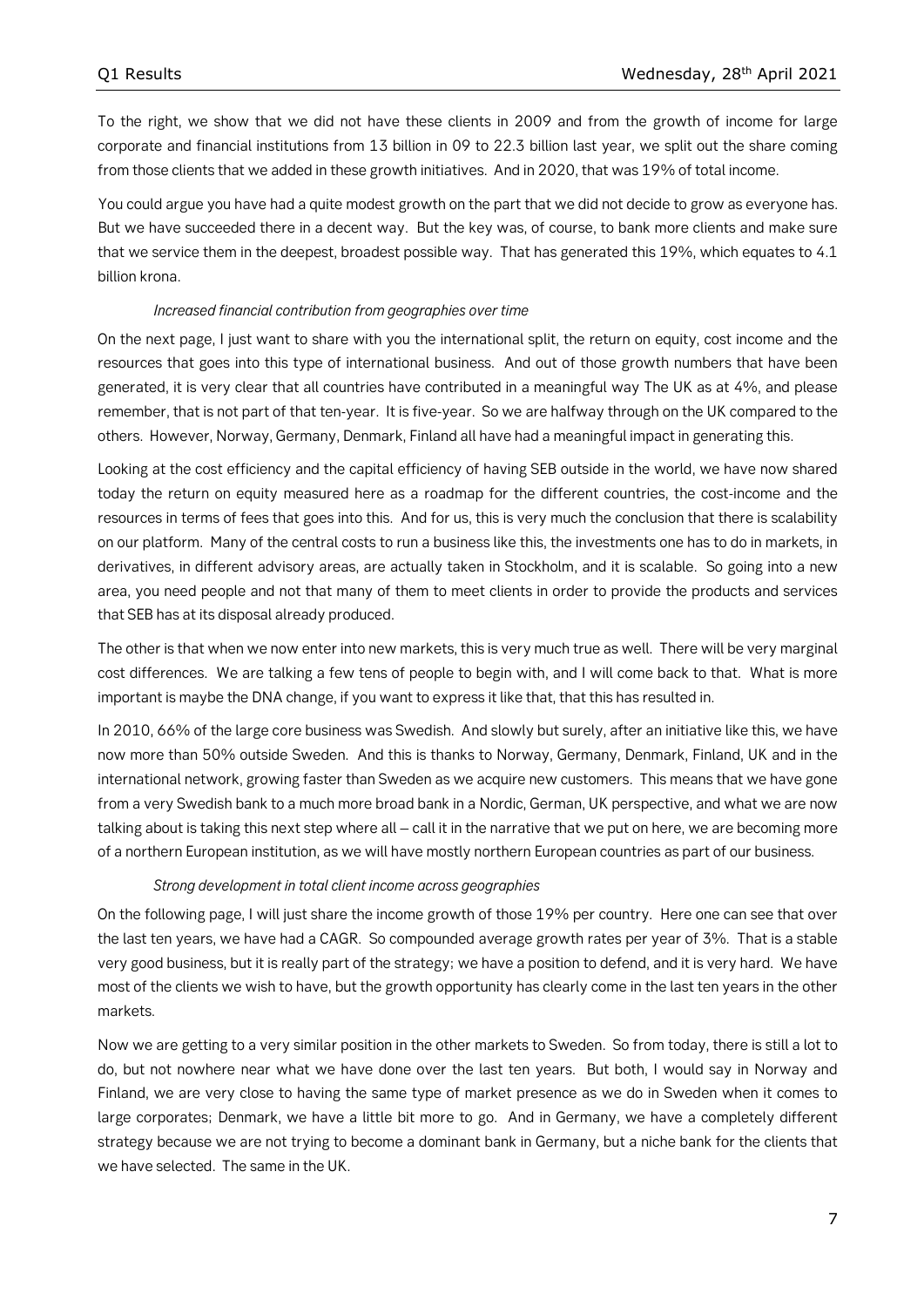# *Expanding the corporate banking business*

So to conclude this part, I just want to summarise what this humble expansion that we are planning to now put in motion is about. So the Netherlands is a new market for us, so we will establish ourselves for the first time. We will have to wait for Corona to not restrict our travelling for this to come up. But we just appointed a country head for the Netherlands who will just now start the work of mapping out exactly how we should approach this.

We will initially coverage from Sweden, so there will be no office, or any incremental cost associated with opening it up. But the plan is to have some type of physical presence in Holland, I guess most likely Amsterdam. And we are talking perhaps at the first stage, up to ten people or so.

Austria and Switzerland, we are strengthening our services to cater for their needs in those countries, but we already have it through our German operation. And we actually have a few of the German-speaking countries, clients in Germany, despite them not being headquartered in Germany. So this is really about expanding our coverage possibilities of these markets from Germany. So we are not opening up an effort, and we will centre this effort around our office in Munich, which has a very good infrastructure to do this. And how large is this? What clients are we pursuing?

So I have listed here some of the key just frames for what we call customer acceptance criteria. And those are that we want a minimum of a billion sales. So we are looking at large corporate. Most of them, if not all, will start with being listed investment-grade types of companies. So good for average asset quality and in industries that we are skilled in covering.

So we do not go for everything. We take the ones that we think are most relevant for us and where we have the right expertise and track record from the previous ten years. This could result in roughly 50 to 100 large corporate clients being in the scope of becoming clients of SEB if we are successful, and this is very much in line with the UK. So some of this actually looks a little bit like the UK and gets back into a little bit of frame regarding what we are talking about. But they are marginal from a financial impact point of view in the short run, but as you have seen, very meaningful in the decade type of perspective to changing slowly but surely the position of your institution.

#### *Accelerating SEB's savings and investments business*

Lastly, on page 20, we are talking a lot about investment and savings and having in the business plan, as I presented previously, a very strong emphasis and focus in this area. You know that in several areas, it is hard for us to conclude that we have done everything we can, and hence it is time to make some changes and move forward in a different way than we have in the past.

And I just have three things this quarter. First, today, we have announced that we will break out private banking. Private banking in SEB has more than a thousand billion Swedish krona of assets under management. It is one of our historically strongest business areas, and we would like to bring it to the next level. Hence, we are breaking it out, and we are making it a division of the bank reporting to me directly. And we take a very strong businessperson in William Paus, currently co-head of LC&FI to run this effort. And it is a focus on private banking outside Sweden, also in Sweden, focus on family office, the new generation, the next generation, and particularly female, which is a very interesting thing to see, that we are not attracting some of the people we are finding very wanted to come to us, and we need to change our ways. This is about client satisfaction and profitability and having this as a main part of SEB in the future.

Secondly, on the digital capabilities for the savings and investment areas, we have talked a lot about the formidable success some companies have shown in using tools of technology in order to reinvent the way you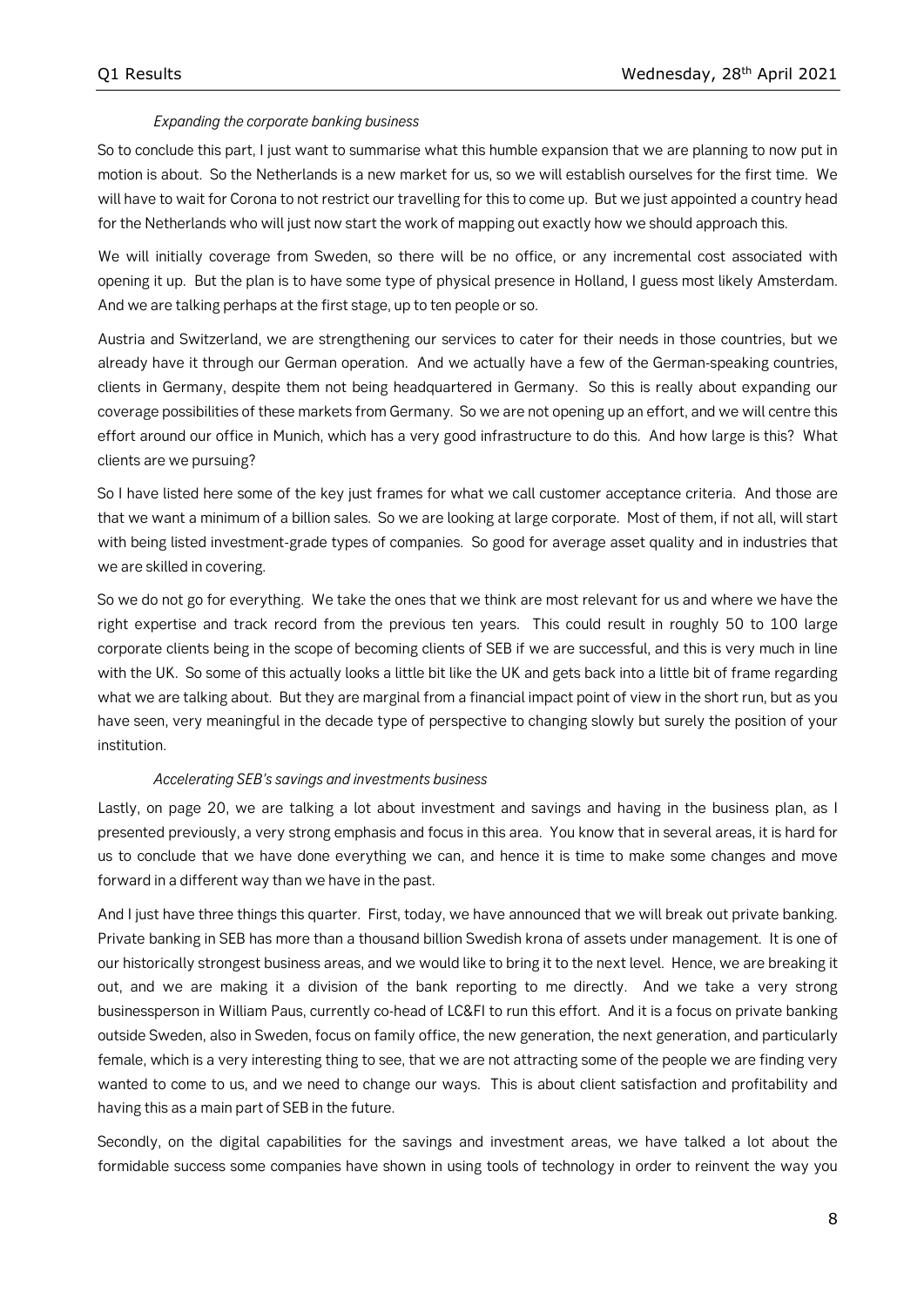meet clients and doing it in a cost-efficient way. And here are two responses to that which have taken some time. But we are very at least encouraged that we are getting somewhere. So we have now launched two.

The first one is about robo-advice or automatic investment advice, algorithmic-based automatic advice. And we have just launched the SEB bot advisor, as we call it, for our 700,000 customers in the pension area. This is a client segment that for many, many decades puts in a small premium and is a low touch type of client base. And it has always been a challenge how to take care of them in the best possible way as they are clients saving for their time after they end professional life. With this bot, we hope to meet them all in a customised individual way during the life they live and over time, help them to allocate their pension assets in a smarter way.

We also, next Tuesday, plan to go live with our online trading capabilities for equities. We have tried it for two weeks now. We only have about 100 people in the bank who have used it. And this is really for a capability that we have lacked for some time to allow SEB's two million clients in Sweden and in the future two million clients in the Baltics to get direct access to single stocks and single financial securities in their mobile channel in a real-time type of way. So this is a minimum viable product. It is not going to be launching a formidable new bank, but absolutely the most critical function will now be available.

With those words, I would like to thank you for your attention, and, I do not know, maybe hand over to the operator, and we will open up for Q&A.

# **Q&A**

**Andreas Haakenson (Danske Bank):** Good morning, everyone. The first question, we had a long debate with one other Swedish bank yesterday about mortgage market shares. And you seem to be doing significantly better at taking quite a bit of market share at the moment. Could you tell us how are you doing that in your view? Where are you taking it? Are you taking it in the main growth areas? Are you competing on price? Or what are you doing right in your view? That is the first question.

**Johan Torgeby:** Okay, thank you. First, I think I will just give it context. I mean, it is a remarkable last three months. House prices are up more than 20 %, and single flat homes are lagging a bit, but still up 7-8%, or so. So I think one needs to conclude it is a remarkable positive driving force in the mortgage market right now. If this is maintained, you do not need to make too much of an assessment. The demand for mortgages will go up unless you think all LTVs will go down. And there's no reason to think that. The question for me is the sustainability of this price move and the current levels. So that is all positive.

The other positive for us is that once it has been mostly centred around the larger cities. This is where the price tags have gone up the most and also on single-family houses, which we have a larger portion of. This has been the opposite – the opposite scenario for many, many years. But that is, of course, where we have a much higher market share with probably 20% plus in the areas where this is happening right now compared to the average of 14 and have a quite low market share on the country side.

The other area, as you remember, we did have a pretty self-critical position on the mortgage market some three or four years back and rechanged a lot of the simple stuff that you need to do in order to be relevant. And I am not talking about price. It is about picking up the phone when they call. It is about making sure that it is serviced in the fastest possible way. And also, the follow up is very, very critical.

We still have no larger ambition to increase the market share, but it seems to have been working for the last time. On the pricing, we are not doing this by lowering the price, but there is definitely a price pressure around this market as more entrants are coming in. Focus is clear from everybody, and particularly now if it is a bit positive in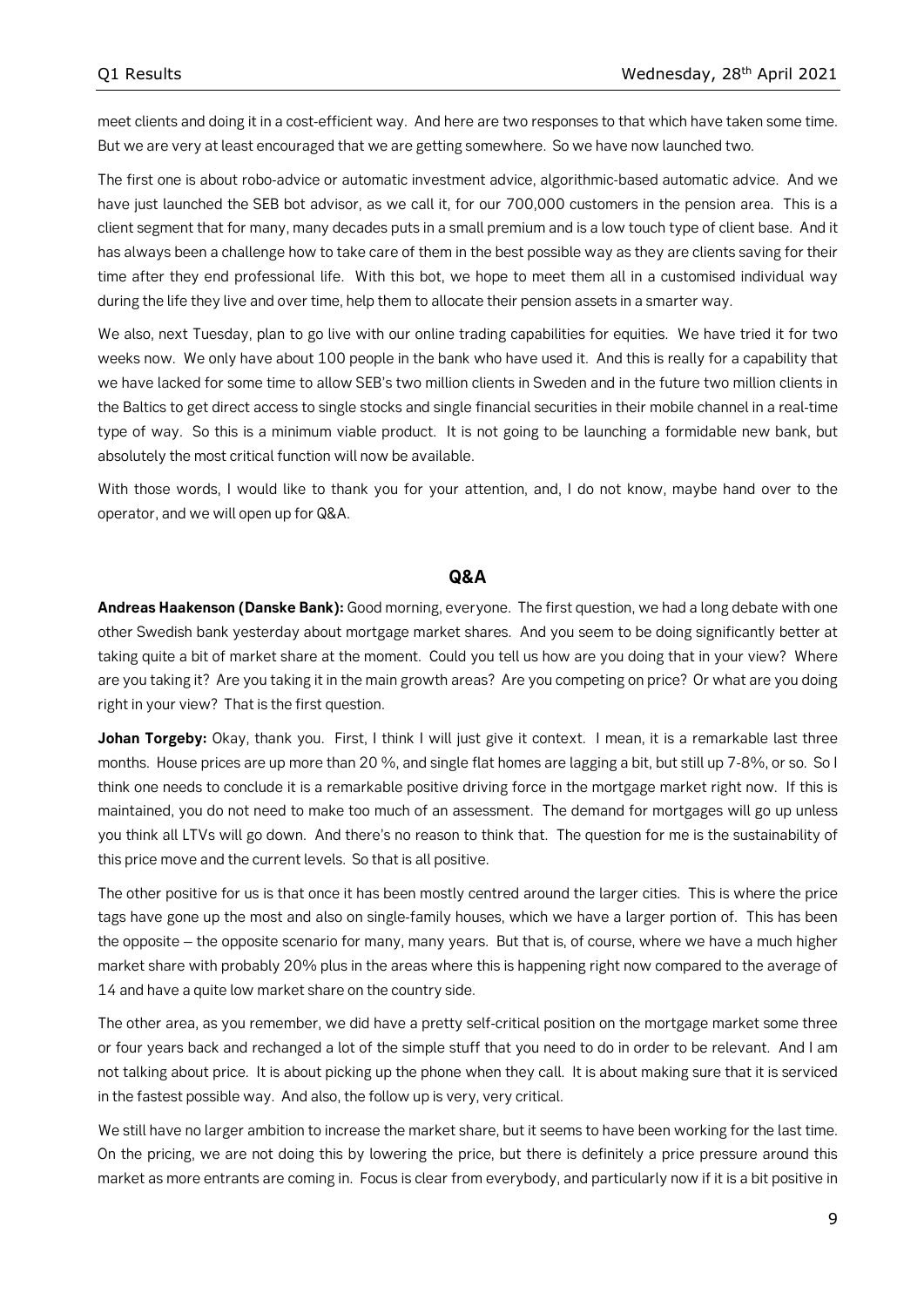the underlying it is, of course, an important area for many of us to perform. Masih, would you like to add anything?

**Masih Yazdi:** No, I think that is it. I mean, price is an important factor, but it is definitely not the most – it is the most important factor, but there are many other factors you have to put in place. We just launched a few weeks ago the mortgage commitments in a mobile app, so you can get it from there. So the lead times are becoming extremely important, as you can see that they – the time to buy a flat or a house is getting shorter and shorter. So the buyers are extremely stressed to get the mortgage commitments and the mortgages timely. So I think your handling of that process and the pace you can do that is becoming more and more important.

**Johan Torgeby:** That is it. I mean, we track nowadays the time on the telephone bank, etc. in order to, as I pointed out in 2018, these are things we need to address. And it is still not easy. I mean, we are still working and have more to do, but it is definitely part of doing it right.

**Andreas Haakenson:** Thanks for that. And then just maybe a bit more detailed question. On your fees and commissions, we issued securities and advisory doing okay. I guess not amazing, but you have been quite weak on ECM over the last year, and you are much stronger on the M&A side, on the advisory side. Do you have a feeling that in 2021 we could see actually a year of M&A rather than small-ticket ECM, or what is your feeling on activity on those two areas? Thanks.

**Johan Torgeby:** Yes, I do not know if I am hopeful or if I am making a prediction, but yes. There is definitely no reason to think that the things that have been active, as you correctly point out, have not been a perfect fit for us. So the smaller type of ECM businesses, there are some very strong, let us call them niche investment banks, who have done very well. We are, of course, having as part of our business plan to enter into that in a much better way. So we have just staffed up what we call the growth corporate banking unit, which is going to go for the hundreds of thousands of SMEs that we actually have in the bank whom we have not serviced with, let us call it, investment-banking-like services.

M&A is a bit too early to call, but there's definitely something happening now when optimism has a little bit more come back, and we kind of see that the vaccines might work. This pandemic, we might be at the beginning of the end of this type of journey. And we can clearly see that on the pipeline and on the work level, in the investment bank and the corporate bank, it is exceptionally high. It is often very high, but now I think there is – there is some at least connotation that this will be spreading not only to the small but also the larger deals can be. And that is, of course, when it is time for us to show and test what our market position is if that happens.

**Andreas Haakenson:** Okay. Thanks very much.

**Magnus Andersson (EBG):** Okay. Thank you, and good morning—first, more of a high-level question just on operational leverage. You have had a quite impressive cost-income ratio trend with a continuous decline since 2010 despite similar money-laundering accusations that have resulted in cost increases in other banks.

If you look ahead, you are now at a 43% cost-income ratio in Q1. It was a very strong quarter, obviously, but you were at 46% just for a one-off in 2020. So if you think about this and the coming, let us say, two or three years throughout your next business plan, I mean, how low can you go? Do you think that this can continue, given ramping up your IT platforms to initiate the partnership with Google Cloud, etc.? Where is the bottom? Or are we at the bottom now?

**Johan Torgeby:** Magnus, do not put these numbers into your Excel sheet after I say these things, but this is how I am thinking about it. And I will ask Masih to clarify with the new financial targets.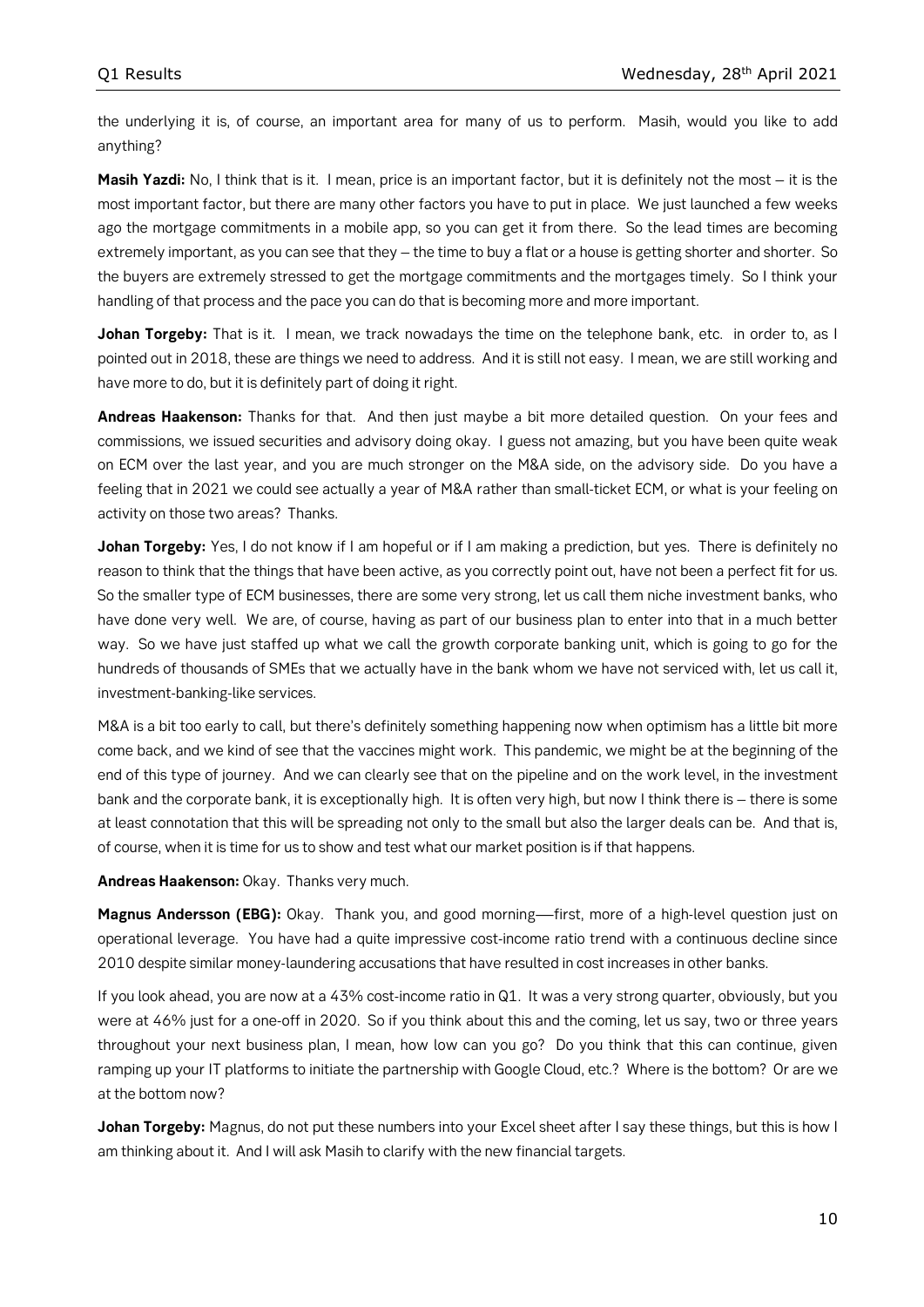Operational leverage does not need to come by falling cost-income. There is another way which is a more stable way—falling cost, income, you have to stop at some point, otherwise, it goes to zero. That is by having income growing more than cost. That is the important bit. It does not mean that you can grow in dollars and cents, so you increase the profits. And if you look at the financial targets, this quarter was, of course, a huge positive driver from lower credit losses and a recovery of NFI and a stable growth in the NII and fees and commission. But we are not indicating to you that we can do this trick for another ten years.

**Masih Yazdi:** Yes, I will just try to phrase it in a way you can put in an Excel sheet, maybe. So yes, I mean, the lowcost-income ratio this quarter is obviously driven to some extent by market valuations, and those will typically not be repeated. And if you look at the financial aspirational targets we set last quarter, we say there in the longterm that we expect to have the cost-income ratios. If we achieve our target of 15% return on equity, that will be on a cost-income ratio of 0.45. So we do not believe that we need to be at much lower levels than that to reach the return on equity target that we have.

And I think what we are emphasising is that we want to see income grow. And if there are investments needed that will drive up the cost line to get that revenue generation, we are prepared to do so as long as we continue to be an efficient bank and we have the cost-income ratio that is competitive in the market. So I think just repeating what Johan said, it is not about taking the cost levels down because we have seen that being tried in other banks and elsewhere. That typically leads to a negative revenue effect, maybe not immediately, but sometimes it does. We think it is more important to invest so that you can get the revenue generation and improve profits through that.

**Magnus Andersson:** Okay. Thank you. And when are you going to present your new three-year plan?

**Masih Yazdi:** We will very likely do that by year-end, as we typically do. So in conjunction with the Q4 report.

**Magnus Andersson:** Yes, okay, good. Thank you. And then just more details on NII. We saw that your markets – it was elevated in this quarter thanks to fortunately that market-related NII remained, and you expect this to normalise at some point. I mean, do you think it will happen in Q2? Is it just impossible to say? It could very well remain.

**Masih Yazdi:** Maybe it is possible to say. It is impossible for me to say. We typically see that it – as long as when it is low or high the next quarter, it typically goes down to a more normalised level. This is pretty uncommon that we have seen two quarters in a row on exactly the same level. So yes, I think you should just assume that to be conservative next quarter it goes down to a normalised level. If it does not happen, then we will see it then.

**Magnus Andersson:** Okay, and on NII, have you any updated sensitivity analysis of how your short-term rates would impact you, assuming that lending margins are unchanged?

**Masih Yazdi:** Yes. We just updated that. So, for short-term rates, we are talking about just Swedish krona. If the repo rate goes up by 0.25, that will have a positive effect of just over a billion. This is the gross effect. So, assuming no change to lending margins and if it goes down by 0.25, that is around a billion. So slightly more positive if it goes up compared to if it goes down; the balance sheet has grown, and deposits have grown, but it is also the case that we have made some changes to our deposit pricing model. So the sensitivity has gone down. But as the volumes have gone up, the implications of a rate change are pretty similar to what we had about a year ago.

**Magnus Andersson:** Okay. Thank you very much. That is all for me.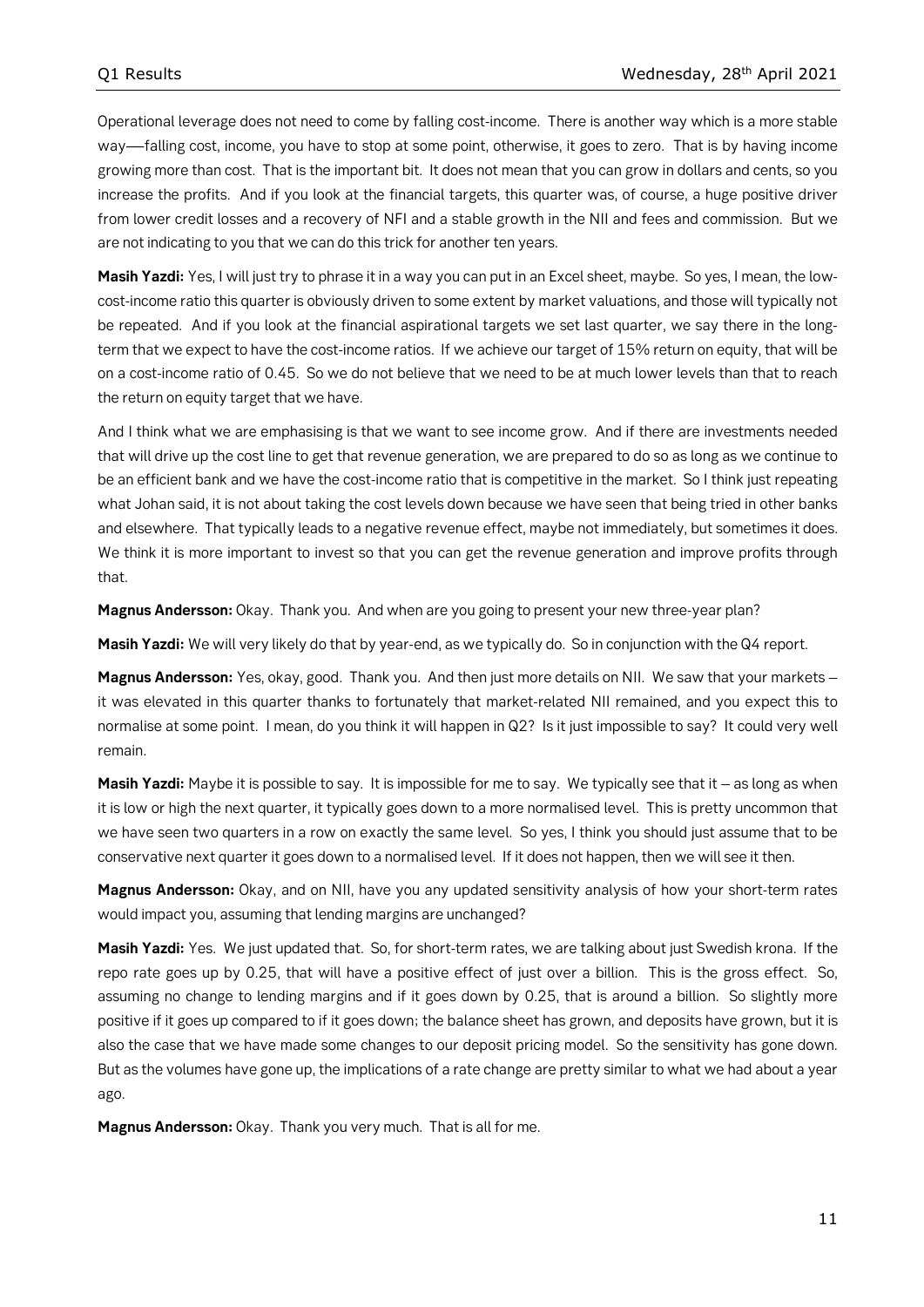**Richard Chan (Nordea):** Yes, good morning. First questions on the lower funding costs from not reissuing maturing bonds. If you could give any guidance given the continued strong inflow of deposits and how you see that in the coming quarters.

**Johan Torgeby:** Yes, I can try to do that. I think it will be something that will continue for some time, that we will see wholesale funding maturing that we will not fully replace. So hopefully, that will be a small tailwind also in the coming quarters. But it is also difficult to say if spreads go up on the wholesale funding we need to do and if something happens in the market that might not materialise in a lower funding cost. But assuming the same spreads we have today and assuming that we keep the deposits we have on a balance sheet today, we should see less wholesale funding issuance in the coming quarters than what we have maturing.

**Richard Chan:** Okay, thanks. And then on the corporate loan demand, if you could share any insights on any indications of improvements there and if there are any specific segments or sectors that are sticking out in any direction, positively or negatively.

**Johan Torgeby:** Sure, there are no sectors I can think of, but I would say this; that the first half of this year is very much in line with, I think what we tried to explain in Q3 and Q4, and that is a base effect that March, April and May last year, we saw this explosion from COVID response from clients in asking for new credit. It did not materialise in real loans, but all those are now falling off; March, April, May and will not be refinanced.

So the underlying kind of credit exposure should have a little bit of a pause, just like we see this quarter in the first half of this year for no other reason than that one. Then that does not mean anything for the long-term prospects for our client activity. So one needs to go into the pipeline and the optimism for businesses to start to expand and having capital-intensive plans that need to be financed.

And there, I can just make an observation for the long-term that I have been rarely more optimistic on where balance sheet deployment can take place in the future when it comes to lending to the sustainable transition. The numbers we see from our clients coming out now rapidly are staggering in terms of investment needs. And this is very much fixed capacity in the  $CO<sub>2</sub>$  challenged areas, which is a lot of anything from factory to energy to raw material extraction, et cetera. So that is a super trend where we see we could come from.

And then, coupled with my previous comment on just M&A, ECM for the areas that we have not seen being very active, it is also a very positive backdrop if that optimism continues, and we will start seeing more transactions.

**Richard Chan:** Thanks. And then finally, just a quick one on your credit exposure towards fossil fuels, and if you could share any guidance on how much you would see the cap being lowered annually.

**Johan Torgeby:** Yes, we do not have any numbers yet, but we will come out with those numbers. We are modelling like crazy right now. There's a lot of different engagements. This is where the ambition is. We will come out and have a, in our world, quite significant reduction in the relative exposure to this industry. And that is not industry as the classification of a company, but what part of that company is particularly damaging, and try to become an adviser in the sustainability financial sense to those companies to accelerate that transition.

And lately, as I have shown when it comes to loan advice, leading these transactions, sustainability advice, M&A advice, energy advice, we are, I must say, doing very well right now.

So those things will come out when it comes to coal and certain other areas, mining, thermal coal mining; that is very clear in the policy; that is just out. And we have put down a few dates there. We will not take any new exposure. That is actually from  $15<sup>th</sup>$ . So there's nothing; no new clients, no new projects.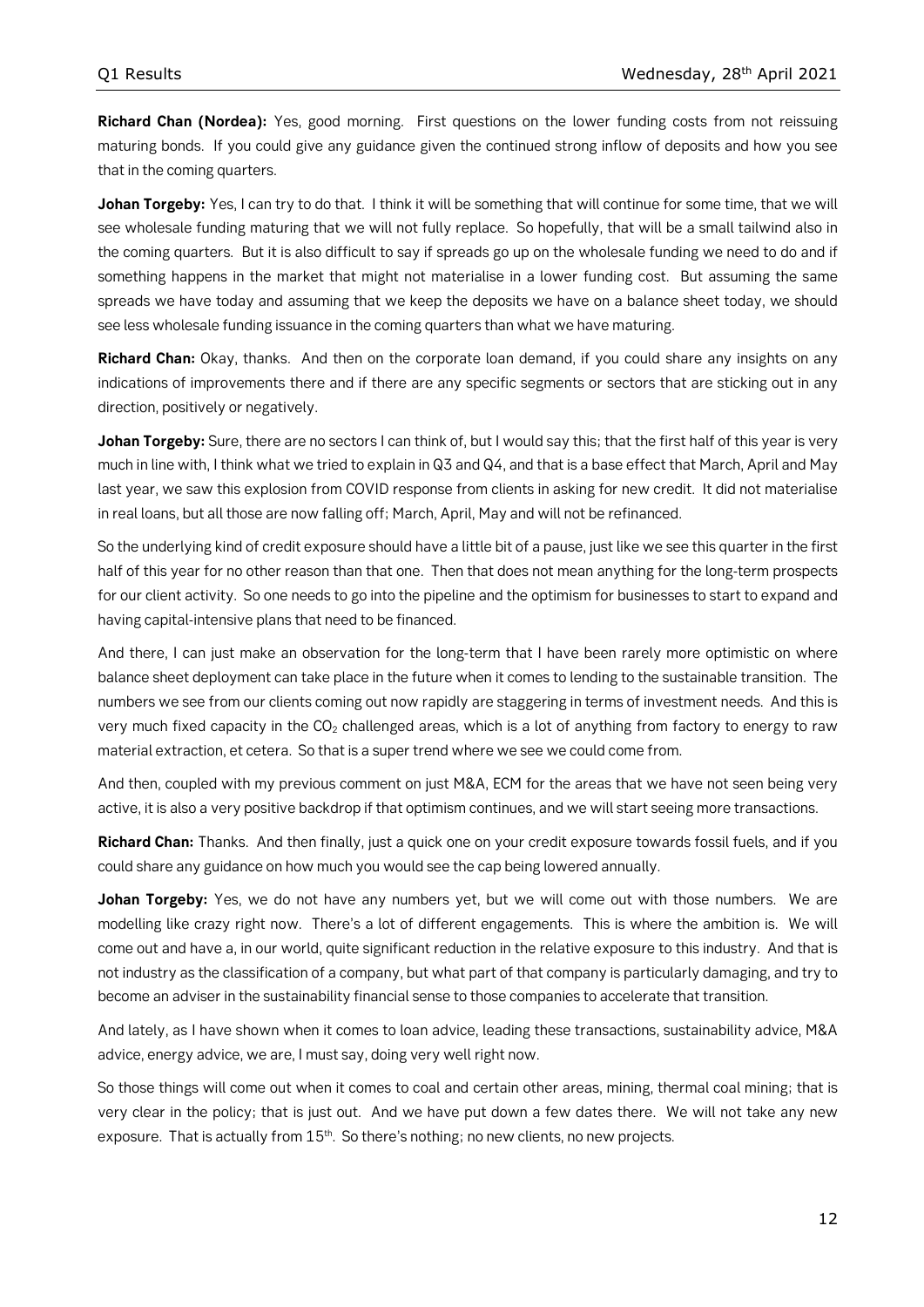The ones we do have, we do have clients with some exposure to that industry. We are phasing that out by 2030, one could say, with a couple of exceptions; it is actually in my presentation. And then the one we are modelling is very much the traditional EMP business, the oil extraction business, which is not going to go away in five years. But we would like to show a clear path in line with all our commitments in order for it to be transparent and that everyone can follow it. And I will not commit, but I am really hopeful that we will come out soon.

**Richard Chan:** Okay. Thank you.

**Nicholas [?] (BNB):** Thanks. So starting off with a question on cost. I was wondering if you have any reflections of so far whether new ways of working during the pandemic has any structural impact on your cost base like use of office premises or travelling or anything else you can think of at this point.

**Masih Yazdi:** Hi Nicholas, I will start with that one. Yes, I mean, we know that there's going to be a new way of working and we will implement a new policy shortly on how people can work remotely. So people will be in the office less than they have been in the past. And I think in general, banks do see this as a possibility to reduce office space and see an improved cost level, given that. But at the same time, you have seen indications in the market that when companies do that, they actually want to have more office space when they are at work because they worked differently in the past.

So it is actually fairly early to be able to call that exactly how it is going to develop. But we are seeing it as an opportunity to start with, and then we have to follow the market and see exactly how this develops and how we need to reshape our office space as well. But yeah, it is an opportunity, and we are just going to follow it and make sure that we utilise it if it emerges.

**Nicholas:** Okay, thanks. And then on loan losses, I think your guidance now implies around 600 million per quarter for the remaining quarters this year in loan losses. So, could you comment anything on why you expect loan losses to come up from the Q1 level?

And then secondly, also on loan losses, I think your earlier guidance was that normalised losses would be between 2 to 2.5 billion per year. Now you are saying two, and at the same time your balance sheet has grown I think over the recent quarters. Is this a reflection that you have somewhat revised your view on the long-term cost of risk in the balance sheet? Or is it just a rounding detail we are noticing here?

**Johan Torgeby:** Yes, so if I start with that guidance. If you look at this quarter of Q1, we had a very low level, but we also had three fairly large recoveries this quarter, up to about 300 million. So these are exposures that we had reserved for last year, and we have seen now they have materialised. So we have seen some debt to equity conversions, for example. We have seen that the reserves that we had done on a name-on-name basis were higher than the actual losses in the end.

If we look at the underlying level this quarter, it is closer to 500 million, or between four and five hundred million. So the guidance for the remaining quarter is not too far away from that level, but then surely, we are a bit conservative on what could happen if you see a contraction of the fiscal support of different programmes that have been in place. So yes, it is just based on that, that there is some conservatism when it comes to the second half of the year and the fact that the underlying level this quarter was higher than you can see in the numbers.

On that guidance, I think we have said normalised by 2022, 2023 is between two to two and a half. That is more a reflection that we do expect the balance sheet to grow over time. With the current size of the balance sheet, it is about two billion, but if the balance sheet does grow, obviously, the expected losses could go up in line with that growth in the balance sheet.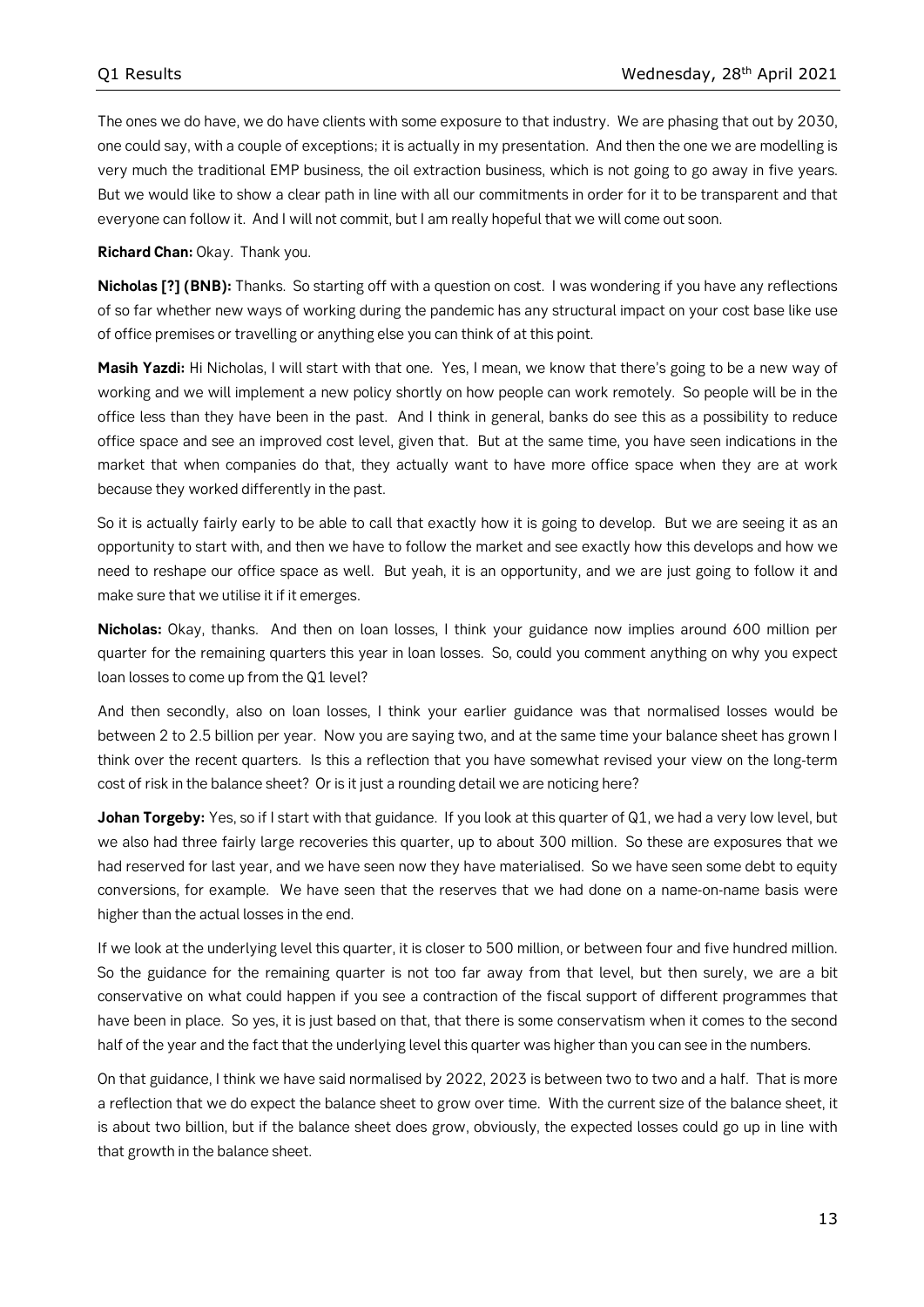**Nicholas:** Okay. Thanks. That is clear. And then, finally, a follow-up question on the sustainability. You were talking about, yes, capping the exposure to fossil fuels, and yes, at the same time, there is strong demand for renewable financing. So if you could elaborate, if you expect the demand for renewable financing to offset the decline, you would expect to see in your fossil fuel exposure on the balance sheet. So the net effect of those over the coming, I guess five to ten years. And then also any margin implications from such a transition in the balance sheet. Do you expect any net effect on the profitability on this part of the balance sheet and, yes, profitability implications from the bank, please?

Johan Torgeby: Yes, I will take that. The hypothesis, as you were rightly pointing out, it is a five to ten-year horizon, is very much that it will be widely better for us in the opportunity of the super-cycle renewable, but also financing transition which is doing us bad compared to what we – through the cap is avoiding to grow in. And by the way, we have a cap already. We have had a cap for a long time, and that cap is lowered all the time. So you can track in the numbers that, to a certain extent, several areas of the higher risk areas, such as regardless of sustainability, we have used that. We also have it, as I have talked to you guys about before, on real estate and structured finance and emerging markets exposure in order to protect the asset quality of the bank. We are just tightening it much more now due to a new phenomenon. That is because of that transition of the world into a low carbon society.

The margins are almost impossible to say. Volumes are very clear. That is in our favour over a long period of time; that is our hypothesis. Margins are, in my book, inconclusive. I would say there's no major change, but there are two indications to point out. The green bond market has currently noted the highest discount for being green versus brown we have ever seen. But we are talking a few basis points. So it is tiny because credit risk and economic value are still very important factors when one decides to value financial security. But there is at least the first sign that a company can fund themselves cheaper, and we can lend cheaper if it is deemed to be future proof.

The other aspect is the opposite from the positive. It is to avoid the negative. And that is a very important factor. Namely that the risk of anyone who invests in financial security or has risk on that you are risking of stranded assets or having exposure to non-future-proof business lines. That is also avoiding that risk. So that is always a risk. And as you are more cautious in this area, you are reducing that. And that is a negative P&L effect you are avoiding if you do it this way. So I would say those two.

So on the margin, positive, but hard to say. And right now, I do want to point out there is such a hype around many of these new companies, etc. So right now, it is the credit quality, which is the no. Not the purpose or the intention; those are fantastic. But as we see that financial prices are going up quite dramatically in certain areas of the economy, we need to also have some tight underwriting standards, so you do not go and overextend yourself in the short run. In the long run, there's no debate. This should increase as a portion of the balance sheet and as a portion of our business as a whole.

**Nicholas:** Okay. That is interesting. Thanks.

**Namita Samtani (Barclays):** Hi. I have got two questions, please. Just coming back to the Swedish mortgage market. A peer of yours has been vocal about wanting to be more aggressive in the larger cities, which is a big part of your business. So just curious to know if you feel threatened by this and how you would defend your position in the larger cities.

And my second question is on the market risk RWA's that you expect to normalise, but you talk about an upgrade in training guidance. So I am not sure how these two statements go together. So if you could give some additional colour, and should we expect this type of volatility in the core tier one ratio quarter on the quarter? Thanks.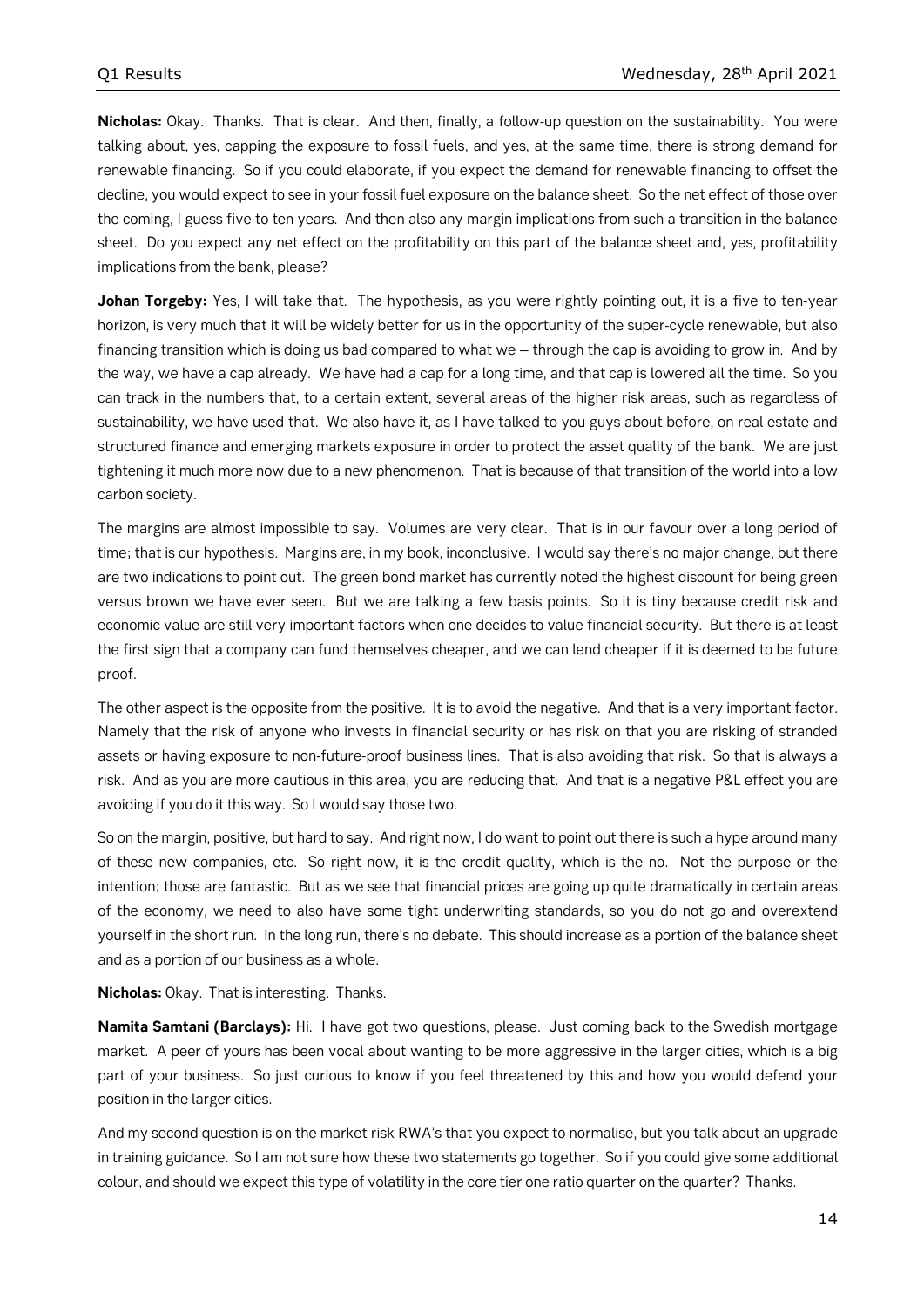**Masih Yazdi:** Yes, I will start with the second question, and I did not really catch the first one, so I will allow Johan to take that one.

Johan Torgeby: Okay. I think I caught it.

**Masih Yazdi:** Okay, our market rate. Yes, I think in general you have to look at different things happening at the same time. So obviously, the nominal amount of trading bonds you have on your platform to facilitate for client trading has an implication on the capital requirements, but also a much more important implication is the market events. So what is happening to spreads? What is happening to volatility? Which has a big effect on VAR and stressed VAR. And in the first quarter, it is a combination of those two. Us holding more bonds on our balance sheet to facilitate customer activity. But it is also a large implication coming from market movements. So I think what we are guiding for that we will see that part that is driven by market movements come down in the future. That is what we are seeing. So the REA should come down to closer to the average historical level. It does not mean that it will come down to exactly the average level, but clearly down from the very elevated levels we have seen in Q1.

Johan Torgeby: Yes, and if I understood the first questions correctly, it was around the strategy for the mortgage. And I would not say, if I understood you, that we are aggressively pursuing anything. But I would say this; that we want to grow with our clients. There was an underlying growth in the housing market and in the mortgage market. And we are very inclined to maintain a super-relevant position. So we are there for roughly 15% as the first rule.

This means that we do not have a market share KPI as an important one. It is not that we are trying to take another 5% in the classic market, but maintaining a good integrity around the underwriting standards, making sure that we service clients, so we do not – we do not want to go down – we do not want to have an offering not worth its name amongst our clients.

Now, that being said, this is partly related to this more cautious market share approach. Not that growth is not being seen. That is a function of how the housing market goes and how the clients of ours are investing in larger properties and getting some bigger houses and getting families, etc. But there is something very interesting happening as mortgages have been very historically closely connected to the physical meeting.

And as we are now getting very close, I think, to the inflexion point where the whole mortgage process in Sweden can be digitised. We are not there yet, but we are working together with the other banks to get the transfer of deeds, the last portion of a housing transaction, digitised. It means that all of a sudden, I think the physical meeting will be reduced in importance. You always need to have it if a client wants to see you or talk to you, but it is not going to be so highly correlated to where you have the branch, and the next phase of branch offices in retail banking will be affected because right now mortgages are a key area where we still need to see people. It is a big life decision, and it is still a manual process.

So that means that we could definitely come into the next generation of digital retail banking where this becomes completely – it is not important, where you have your branch, because most of this market, we go online. And then, of course, we will try to be as competitive as we can and no longer have the relative advantage of being fairly low on a number of branches and geographical spread, which is clearly a benefit if you need to have a lot of face-to-face meetings.

So we have our 100 branches, and we look very positively on the digital side in the future of mortgages but let us call it a cautious market share and a very strong focus on delivering a good product to our clients.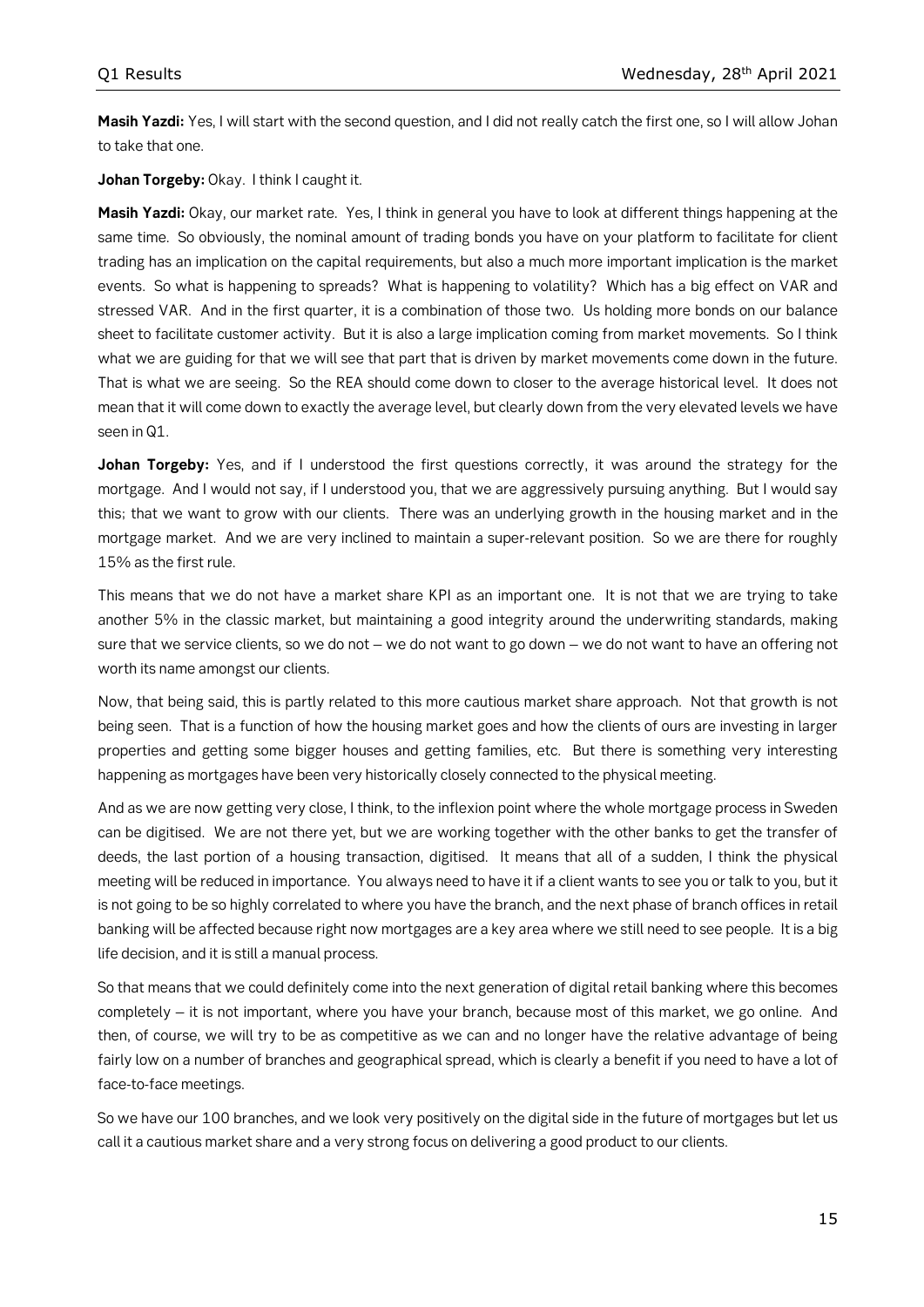**Namita Samtani:** Thanks. Sorry, what I meant to ask was I am just referring to Swedbank talking about – yesterday saying that they wanted to be more aggressive in larger cities. So I was just wondering how you feel about that and how you would defend your actual position.

Johan Torgeby: Okay. Yes, I did not think about that, but well, bring it on.

**Namita Samtani:** Cool. Thanks very much. Thank you.

**James Holland (Carnegie):** Thank you. Actually, two follow-ups. Firstly, you talked about the credit growth and optimism amongst your customers. In terms of timing, how eager are they to start making these investments? Do they need a big buffer after COVID-19 is over? What is the feeling there from your side?

**Johan Torgeby:** Yes, I think it is too early to call. So I am not daring to be super optimistic. But it is a timing matter, as you point out. I think there are three things that need to happen and take it for my personal assessment of the current situation rather than any academic proof.

First is that the supply chains have been disrupted after COVID. Everyone needs to make sure that in the future, you have a secure supply chain. So the dependence, particularly for companies in our part of the world, is huge on international trade and making sure you get critical components. And if you remember, the automotive industry last spring had a huge problem because maybe one or two, very few critical components got stuck on the way here.

So I think many people are changing their view and the risk assessment of the supply chain dependence. That in itself is an investment, but that is something that needs to be, before you start and doing. The other one is the demand side, so we have seen a pretty good demand for local services. If it is not travel or holidaymaking, you see that there has been a decent demand for services. You have not been able to spend the money if you have had lockdowns, and you have actually had a very good demand for retail goods, so people have been buying TVs and renovating perhaps instead of traveling. When that gets normalized, there will be also a potential demand side that will come, and we have seen now that we have shortages in certain industries that is at the supply side. The supply chain cannot right now meet what we see on the demand side, so that is happening right now. Here, we listened to our own economist yesterday. They are actually quite positive  $-$  call it tonality  $-$  around purchasing, managers' views of the future, etc., which I think is a good summary of supply and demand.

Then there needs to be an equity market type of owners' type of desire for companies to transform and strategically change, not only organic. This to me is very much about the optimism and the confidence in the boardrooms, that you want to go and acquire growth or you want to build your business organically in size. There, I think that we are getting to an inflection point to see if that is actually going to occur or not, and looking at the activity levels in our own Bank there seems to be a lot going on.

Then you always have this new type of entrepreneurship of the world, and I mean new startups, fintech, other tech companies, sustainability companies and the whole expansion of the private equity industry, which is, of course, a fantastically strong engine behind listings and equity market transactions in the future. So, that is a [inaudible] we also are working with.

**James Holland:** Okay, thank you very much. Then I have a quick question on capital[?]. I wanted to understand if there is anything excess you have to say – the decision on the dividend caps[?] that you are waiting for before you can make any call on how and when to distribute capital[?], i.e. let us assume we have it now before September, what else is needed for the board to make a call?

**Masih Yazdi:** Now, obviously that is the main input we need. As we talked about the cash, we also look at the strategy we are planning for, for the next coming years. I think, given the capital position we have today, that is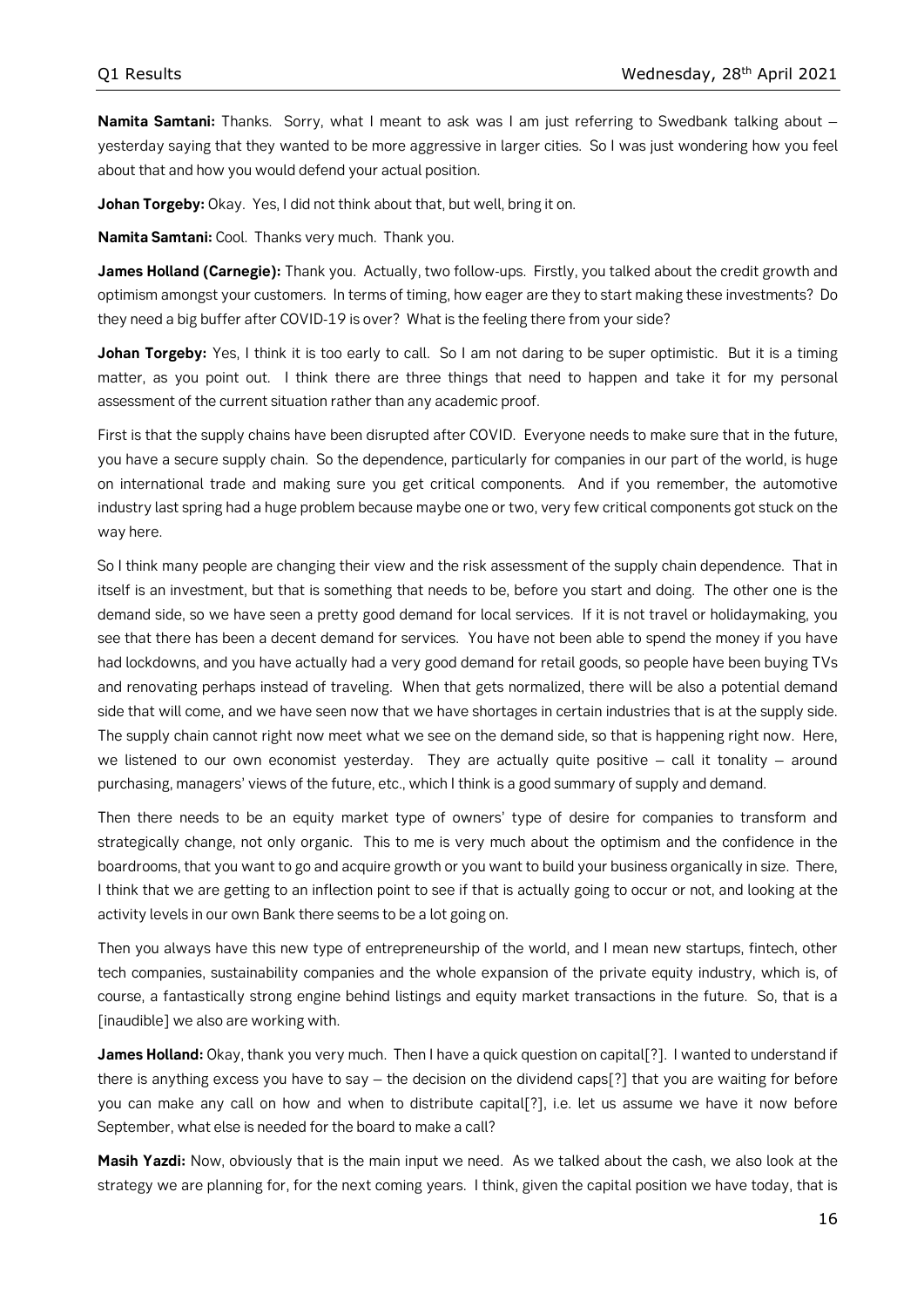not going be a gamechanger when it comes to the over-capitalization of the Bank, and I probably can address that. So, it is deemed, it would be fair[?] to say, that we are waiting for them, and past that we can decide on exactly timing and in what proportion we do dividends and share buybacks.

**James Holland:** Do you have a desire to do this quickly, or is that a filter, [inaudible] to say?

**Masih Yazdi:** I can't really answer that. We have a target of being between 100 to 300 and are going to work our way towards that target in a timely fashion.

**James Holland:** Fair enough, thank you very much.

**Geoff Dawes (Société Générale):** Good morning, everyone. Geoff Dawes here from SocGen. A quick question, I will not keep you any longer. In terms of your merchant banking division, deposits are now greater than loans, probably for the first time ever. I have not looked through the history, but it is quite an abnormal place to be. In terms of looking forward, do you see that as an abnormal situation; or is it just kind of a response to a new funding model from corporates and this will become more normal going forward – that they will use the markets balance sheet much more than your own balance sheet going forward?

If so, can you give an idea of how this shows up in the revenues for the Group, so the distribution between NII fees and everything else; and whether, on a net basis, it is more or less profitable for you?

That is the main question, thank you.

**Masih Yazdi:** Thank you, Geoff. I think, first of all, this is not predominantly driven by the lending side; it is driven by the deposit side, so we have not seen a very strong structural trend on the large corporates going through capital markets. That has been happening for some time, but it is not the reason why we have a low depreciation[?] announced[?] and a 5 below 1 for the first time. It is driven by the deposit side, it is driven by QE. As long as you have this amount of extra money in the system, you are going to see this end up on a bank's balance sheet in one way or the other. It could be a deposit from financial institutions, corporates or households, but either way it will end up on a bank's balance sheets.

Right now, given that the large corporate customers and the financial institutions are professional, it does not have big implications on our revenue side really because the market pricing on deposits is efficient. We can charge negative deposits rates, so it is not a big problem here. It would become a problem if it happens on the household side where we still have a clear difference between the size of the lending and the deposits. I think it is driven by deposits, it is not driven by lending. Right now, it does not have a clear, negative effect, but we will have this situation as long as you have QE at the levels you have today. Central banks need to withdraw the money that is supplied to the market for this to reverse at some point.

**Geoff Dawes:** Yes, that is very clear. On the flipside as well, on the credit side, do you see corporates using the market balance sheet much more than your own? Is that part of the push higher in fee income?

**Masih Yazdi:** That has been a trend for some time in Europe as we are lagging the US in terms of how much corporates are using banks' balance sheets relative to the markets, but that, in a cyclical point of view, is more driven by credit spreads in the market. Last year when you had the height of the pandemic and markets froze, we could see that they came to us and used our balance sheet much more. Right now, spreads are very low, so the companies that do have access to capital markets can utilize that to a larger degree than they did a year ago. However, that goes up and down in cycles, and typically our spread, our funding cost, moves slower than the companies that we lent money to. So, when you have spreads widening, they come to us instead because that is going to be cheaper for them. It moves in cycles but is an underlying trend towards more capital markets financing – but at a fairly slow pace.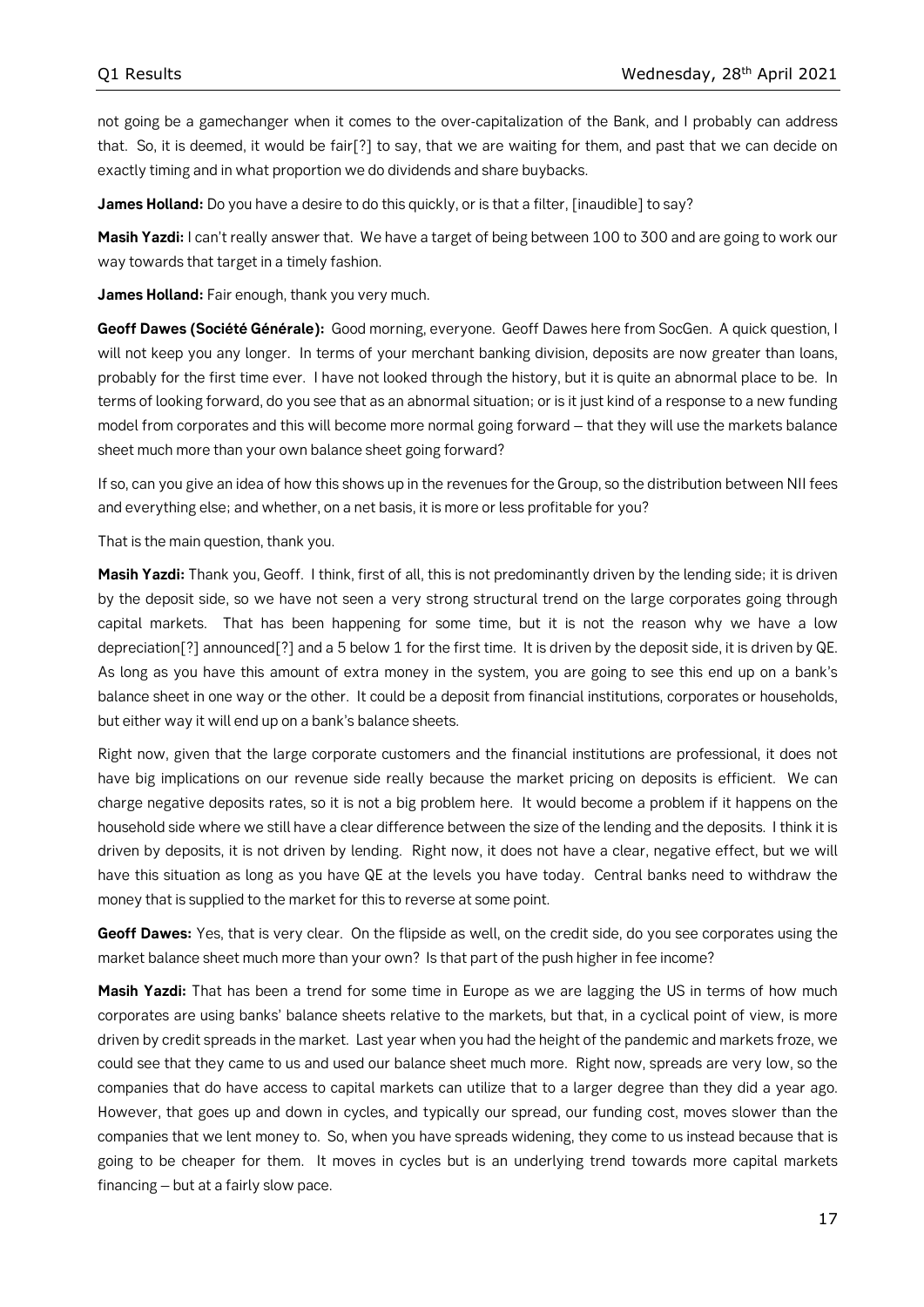**Geoff Dawes:** Yes, great, that is really clearly, really helpful. Thank you.

**Chris Hartley (Redburn):** Hi, one question on the private losses and the expected normalization of that down to 8-10 basis points. Is there an assumption in there that some of the conservatism that was put on last year will unwind this year; or are you saying the 8-10 basis points is because the world is back to normal and the front book loads that you are writing are in 8-10 basis points, and so we are still to see whether the provisions from last year were overly conservative and we may or may not get right back on top of that production to 8-10 basis points?

**Masih Yazdi:** Yes, that assumption on normalized credit losses for this year is based on that we do not utilize any of the model overlays that we have put on. If you look at last year, we have put on SEK 1.3 billion, we have added another SEK 100 million in Q1. Assuming that we do not utilize any of that, then we think that ECL will be around 8-10 basis points or SEK 2 billion this year.

**Chris Hartley:** So, there is still potentially a little bit more benefit from that if you do not end up needing those overlays?

**Masih Yazdi:** It depends. We have to wait and see what happens. If we are concerned about bankruptcies going up maybe in 2022, if you see a withdrawal of stimulus and stimulus packages in 2022 rather than 2021, we might want to keep that for 2022 instead or further on. However, it depends on what happens to the recovery of the economy and how stimulus packages are removed or scaled down, so we have not decided exactly whether we use those model overlays or not this year or next year or the years after. However, the guidance in itself is based on us not utilizing it this year.

**Chris Hartley:** Perfect. Yes, that is really clear. Thanks very much.

**Riccardo Rovere (Mediobanca Securities):** Good morning to everybody. Thank you for taking my questions – two or three if I may. To get back, one second, on the expected credit losses. Now, if the situation is going in [inaudible] already in 2021, is it fair to say that we should not expect any material negative risk migration with regards to risk rates in the calculation of credit risk, a capital requirement, if the situation is going to normalize already this year? This is the first question.

The second question I have is on the change in the funding mix. Now, Endrel[?] has been postponed. To what extent can you go on postponing the issuance of medium to long-term funding; and if you had to issue today senior non-preferred, but it costs much more than a normal senior?

And then the third question I have: with the share price at around SEK 105-110, would you be ready, prepared to sacrifice share [inaudible] on the altar of cash buybacks or M&A bolt-on acquisitions? Does it change anything, the fact that the share price is SEK 110 or so?

**Mashih Yazdi:** I will start. There is a clear distinction between expected credit losses and risk migration, so even though we have changed the guidance on ECL for this year, we do still believe that we are going to see a negative risk migration. Again, we did not see that to a large degree in Q1, but I will try to explain why we expect to see that. We typically, if you look at our large corporates, do annual reviews of them and find a new risk class for them, once every year at least if there is not a new deal coming up. Now, we are going to get their annual reports for 2020, which will be an input in that, and obviously some of them did see their profits come down in 2020 versus 2019. That new input in the new grading of those companies will, to some degree, lead to a negative risk migration. It does not mean they go into default; it just means that maybe if there was risk class 7, it could be a risk class 8 now because of the financials deteriorating a bit in 2020. So, that is one of the reasons we do still believe that you are going to see some negative risk migration in 2021.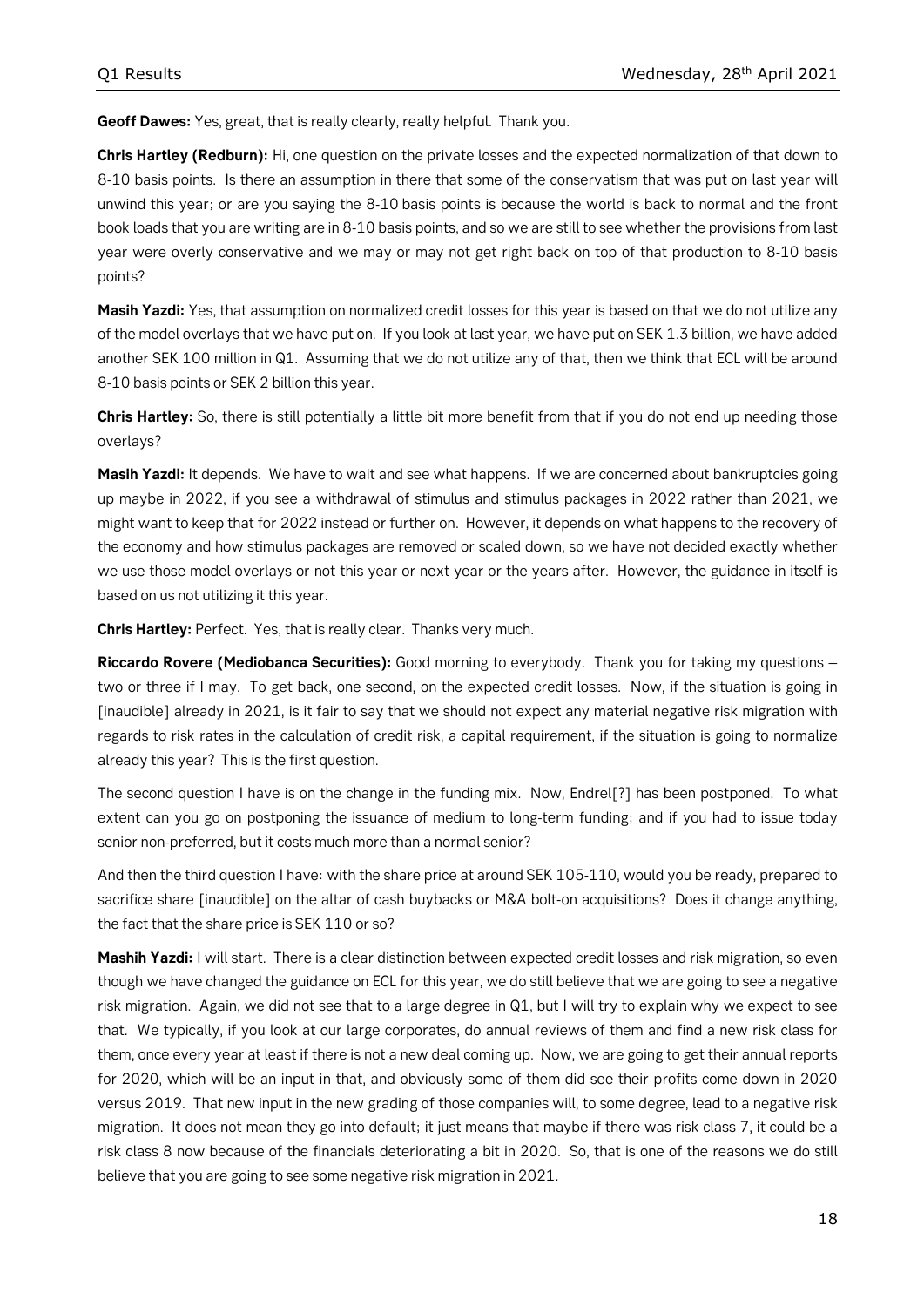On the funding mix, it is correct that Endrel is one of the restricting factors on how much we can take down senior unsecured funding, as well as senior non-preferred, so we have to check that and see that we have the outstanding share of senior funding – preferred funding and non-preferred – that we need. Right now, I have not checked lately, but I think it is about a 20 basis points difference for us to issue senior non-preferred versus senior preferred. However, that goes up and down quite a lot, but right now it is fairly low.

On the valuation of the Bank and whether that changes our disposition between dividends and share buybacks, I would say no, not really. It is difficult for us to guess how the share price will move in the future, and we just have to assume that it is a fair value at each point in time. So, when we have decided on exactly how we are going to do this, we will do it in that fashion a bit irrespective of the share price at that point in time.

**Riccardo Rovere:** That is fine. All right, thanks.

**Martin Leitgeb (Goldman Sachs):** Good morning, thank you for taking my questions. My first question is just to follow up on flow share comments in Swedish mortgages. Two of your competitors reported so far indicate that they intend to increase their flow share going forward, and I was wondering is SEB happy to see the flow share dropping, potentially dropping below the stock share level for a period of time; or do your comments earlier in the call essentially mean that you want to be around the 14% mark going forward?

Secondly, if we look at average negotiated pricing for SEB mortgages, that seems to have edged lower over the period of the last 12 months, a period in which your flow share has increased. I was wondering how should we think about negotiated pricing going forward, and do you see the trend to continue, that negotiated pricing, whether that is three months or six, and continues to edge lower? Or, do you see the trend there [inaudible] with some of the smaller players in the [inaudible] that meant that negotiated pricing could actually start edging higher?

Related to that, I was wondering if you could give us an indication how of your new mortgage business in Sweden is on a fixed term versus variable basis?

Finally, a third question if I may. I was wondering what implications the large increase in deposits in Q1 has on NII and NIM, and apologies if I missed it; I did not fully understand it in the previous answer. Related to that, I know you do not give guidance on NII progression from the year, but it is fair to assume that NII continues to gradually expand, or could there be a scenario where NII will stay flat of even edge lower from here? Thank you.

Johan Torgeby: Thank you. I will do my best on those four or five and then ask Masih to complement. We would not be happy if our part of, as you expressed it, flow share goes down, so we will, of course, do our utmost to maintain relevance to the same extent. That is nothing new. I think we have seen competition increasing over time in the mortgage market. As you point out too, there might be more right now from competitors out there, but it is nothing new and is always a fight to try to maintain your clients to pick you.

The other one was on negotiated prices. I think we are of the view that there is some type of underlying margin pressure in terms of negotiating prices are coming down, and also the disruption from fixed price. In Swedish we say something called [Swedish, 01.16.29]. That means 'negotiated and done, take it or leave it' type of pricing. And I think all those effects are pointing in one direction that there is, of course, a lower price point potentially. I do think, however, the zero interest rate, the zero deposit rate is a very strong cushion that banks need to have these two communicating with each other. Should we have increased rates and we have a different position on the deposit size, the dynamic will change for pricing of mortgages. However, there is a lot of stability there and they are very low, the levels as an outright level, as they are.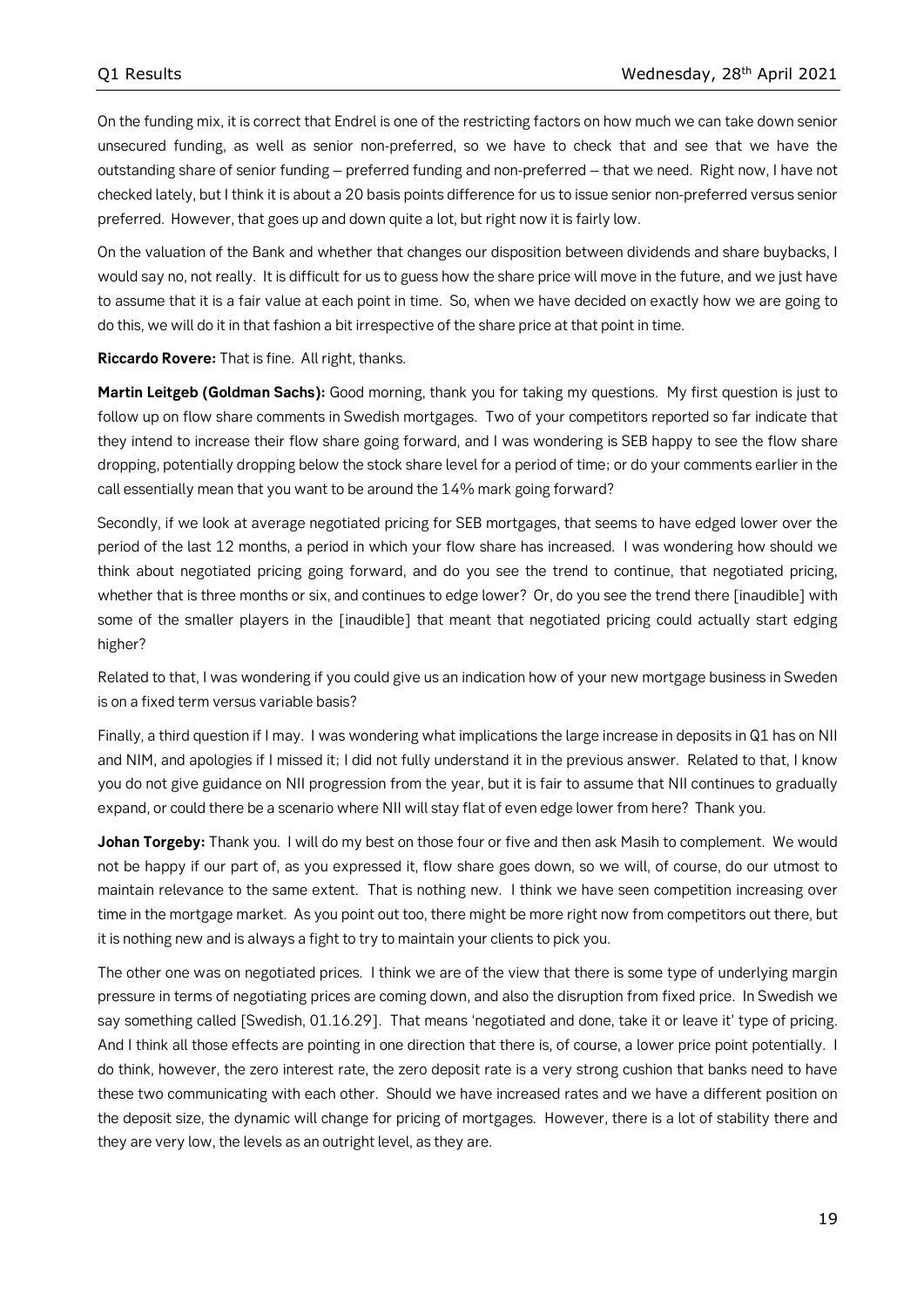For SEB compared with others, we of course look at the same statistics you do. This is not something that we know daily or weekly – what is happening – but we know that the larger mortgages tend to be much lower in price point than the smaller. What has increased lately, we believe, is the larger. The larger cities have a lower average price than the countryside, because it is larger and it also may be tough for clients to submit and negotiate, etc. This is, of course, the area that we are, so this is not to be mixed up with any strategy or attempt from SEB to try to gain market share whilst not having a good offer in order to protect it. We are trying to have a quality-driven service, rather than using price.

Masih, anything to add before the NIM question?

**Masih Yazdi:** No. Should I take the NIM?

**Johan Torgeby:** The fixed variable on the new business we do, it is increasing in fixed. Do you know the number?

**Masih Yazdi:** Yes. I don't know the exact numbers now, but fixed has been increasing structurally for some time as a fixed; one, two, three years at least is approximately the same price as three months. However, we have to come to you on that one exactly what the mix has been in the latest quarter.

On NII, we will not guide on how that is going to develop. I think we see some lending growth just in corporates and especially in mortgages right now; we see some tailwinds from funding costs. Then, on the front book, there is some margin pressure on mortgages, and then you are going to see regulatory costs going up or down and other implications. However, we will see how that is going to pan out, but obviously last year we had 10% NII growth; it will not be near that level this year.

I have the number on fixed and variable; it is about 50/50.

**Martin Leitgeb:** Perfect. Thank you very much.

**Antonio Reale (Morgan Stanley):** Good morning and thank you for taking my question. You just answered the question on NII, but I have another one on your international expansion plan, please. If I look at northern European corporate banks, they deliver with terms that are, on average, below 10% and which will be diluted to your group RoE. I guess your decision to enter this market implies that [inaudible] allocate the capital you project is higher than that. My question is what makes you confident that is the case, and what would you be doing differently than a domestic Dutch corporate bank, for you to be able to remunerate capital adequately? Thank you.

**Johan Torgeby:** Yes, thank you. It is the \$10 million question about why do certain banks succeed and others do not, and we have our subjective view on this. The first thing I want to point out is that when you talk large corporate, it is more or less a given market world price on credit, so you cannot negotiate, you do not get a different price. These are often constructed on the corporates that we talk about here in combinations of ten banks helping one corporate, and there is a very multi-bilateral type of negotiation to find the price. The credit market in the public sense is also a very important factor. We know roughly what the price of credit is, hence the real differentiating factor is the cost side, the efficiency and the fast decision process. Here we are of the belief that we can do this in a very cost efficient way. This is very scalable on the existing processes and infrastructure that we have, so that is a main difference.

The other one is the funding cost outright. If you look at a loan priced at 50 basis points and take, for example, Holland, you can immediately look at where the bank is funding itself and can do the kind of profit, and that varies a lot depending on what type of credit rating and what price you face in your own institutional market. Deposits and all other things come into this as well, as well as cost of equity, or course.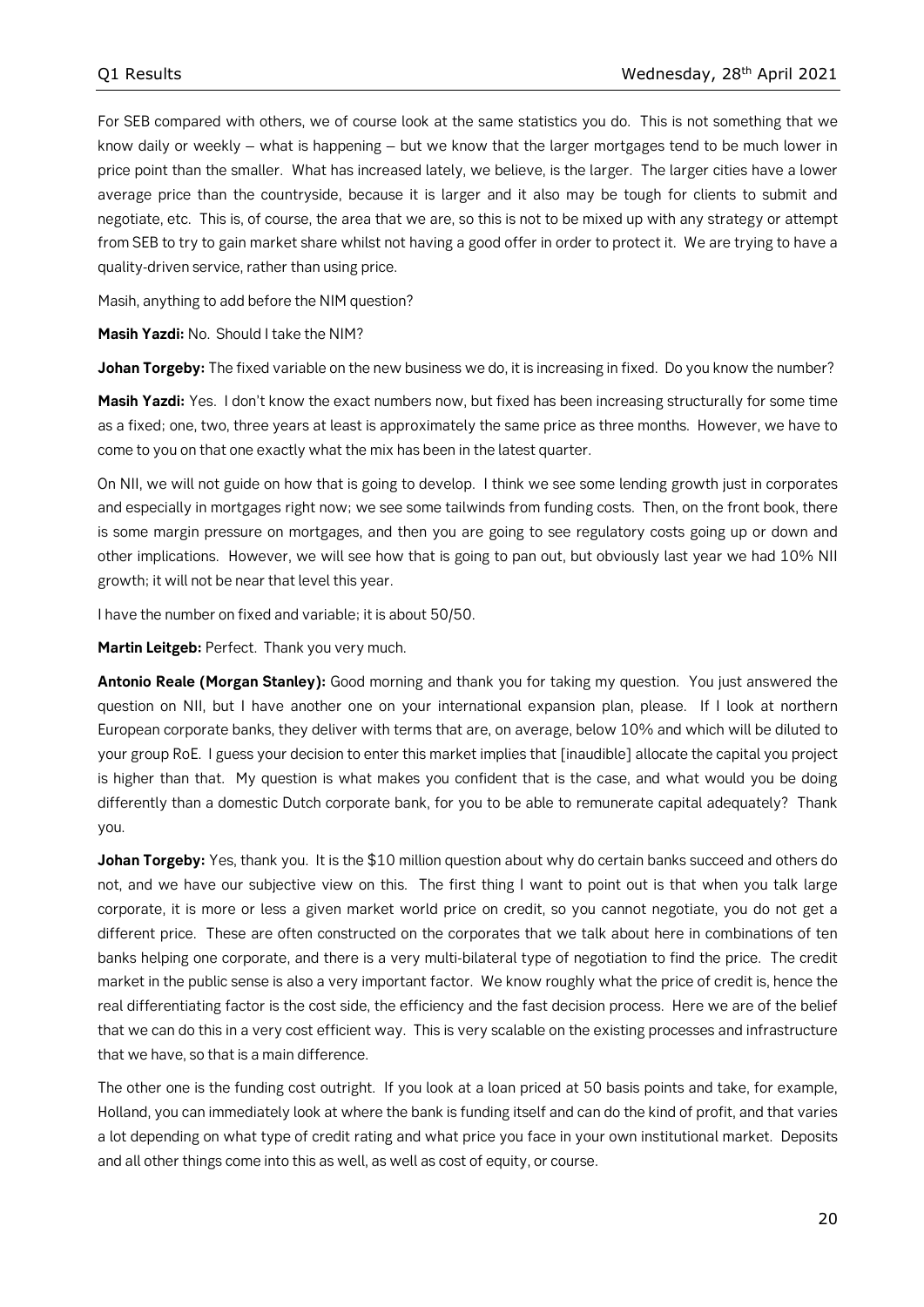Then you have what is unique, and every institution, every bank has their own niche. We are, of course, always having this. We start with being a niche provider for international companies in Nordics. If any large international companies have any business in Norway, Denmark, Finland or Sweden, that is how we, of course, have a place at the table, because all of them do. Even though it might be small in the company's perspective, for us it might be very significant. Think of any global brand. They have a business in Sweden, they are selling their products here and need a local bank for that need. There is not bank in the world who can cater for everything.

The other one is that we have a very underestimated, vast international network. When we go into other countries, they often have no clue that we have a very functioning corporate bank in China or in the US, and we can often be part, after time, in those types of RFPs for the business all these companies do. If you were to look at the international network that we do have, you will see that a lot of the income is actually coming from these new markets that we have entered lately. That means that you are, in the eyes of clients, a bit of a niche provider, but you are more often than not, after five years in our history, being invited into the core group. The core group needs to be a diverse group catering for any company's need.

Then I do not want to sound like I am bragging but I have worked for a couple of institutions, and there is a very fast process in this bank for corporate lending if required. These things are critical once a client has a problem or an acquisition, that you have fast access to management, senior representatives of the bank and can do credit decisions in a fast way. That is something you can say but until you have tried it, you do not know. These things take time, often decades, but we know that we are a fairly nimble, small Nordic bank which is quite different from some. That is also something we find clients often appreciating. That is not to say that we are always the easiest to deal with or anything like that.

Then we have a rather full service capability outside lending, which is, of course, the core to your first point. We do not do this expansion to come in at the return on equity that the average of European corporate banks is enjoying; we are doing it to have a higher return on equity for LC&FI, and that is currently our long-term aspiration of 13%. These are all, over time, planned to be accretive on that notion.

**Masih Yazdi:** Can I just add if you look at the slide 17, look at the German financials. You can see that the cost-toincome ratio for our German business is 0.3, which is allowing us to return 13% in Q1 for that business. Obviously, the biggest difference between us is that cost/income ratio.

There is another angle to this as well. We have what we believe is a very scalable platform in Sweden. The more we expand, the more customers we add to that platform, the lower the cost will be for the remaining business in Sweden because we can allocate some of that cost to the new businesses we add. It also not only adds to the income generation of that division, it also reduces the cost level that is allocated to the remaining part that we did not expand. I think that is an important angle as well. Scaling your business has become extremely important in any business these days, and we feel that within wholesale banking we have a scalable business and are utilizing that even further now.

**Johan Torgeby:** A final remark: when we do any of these, we start with client satisfaction. What this is about, to begin with, is to meet these new companies and see if we have a mutual understanding of co-existing together and doing something fantastic together. Customer satisfaction is the key. If we cannot get there, we will not; if we can, there is always an economic opportunity to engage.

**Antonio Reale:** Very clear. Thank you for the answers.

**Sofie Peterzens (JP Morgan):** My first question would be if you could give an update on the money laundering. I see you still have the same comment in the Q1 report, but I would also flag that when we did get the Danske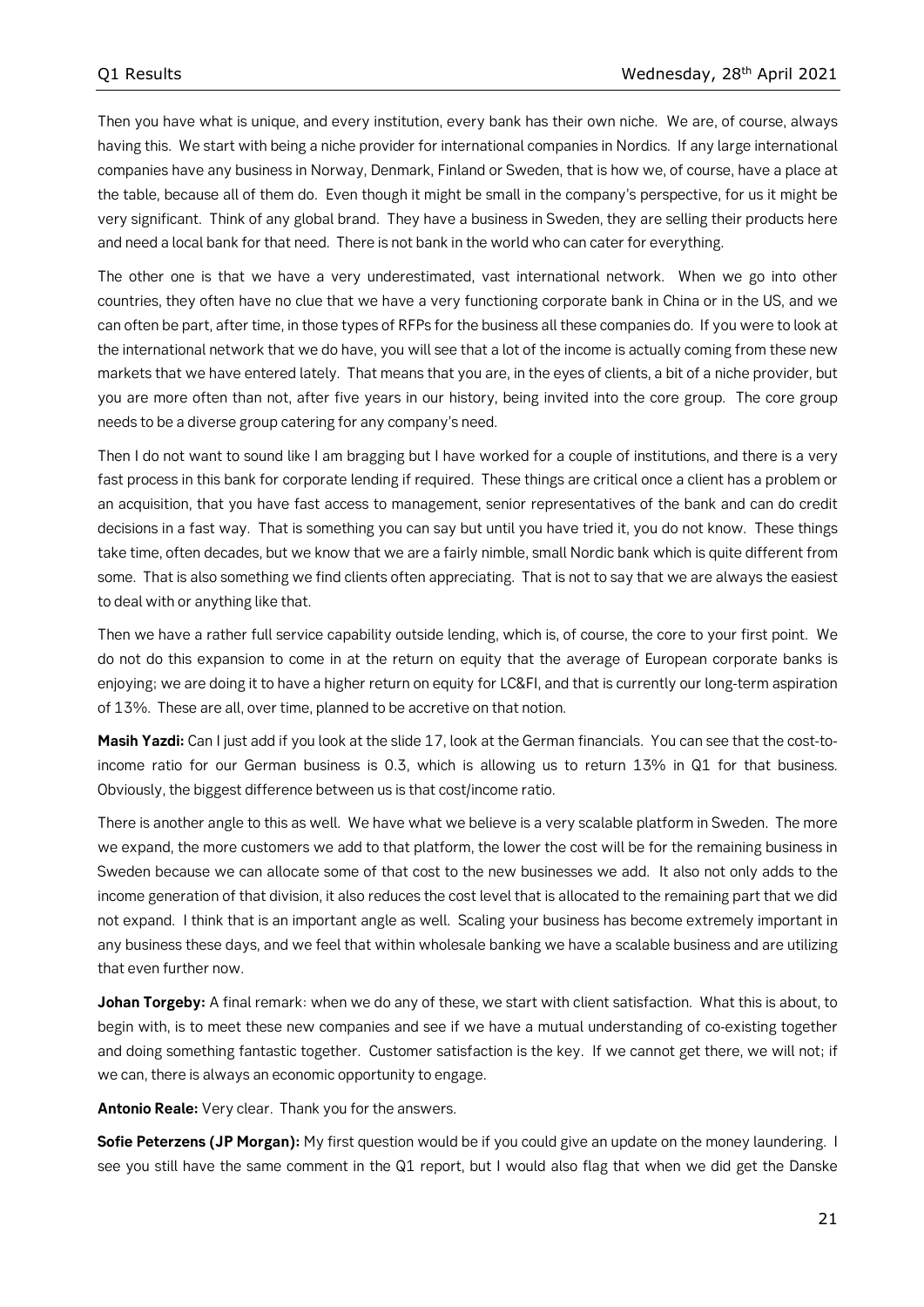Bank, who reported this morning, they are flagging that they might need to do additional money-laundering investigations internally; and that it sounds from that, that the US authorities are looking at cases across Europe. If you could give an update on the money-laundering case.

Then the second question would on the banking tax. Have you heard anything on the banking tax? Do you think it is going ahead? How should we think about it?

Then my final question would be a little bit related to the previous question, but how should we think about excess capital, and how much capital is all your growth plans in private banking, private wealth management, Austria, Switzerland, Netherlands? How much capital is that going to consume, and how should we think about the capital progression going forward? How much is that going to be, going to build[?] these growth projects?

On the private banking project, are you planning to also expand in your international markets, or is it purely in your home markets? Thank you.

**Masih Yazdi:** Sofia, I will start and ask if you want add. On AML, we have not changed our disclosure because nothing has really happened during Q1. We continuously have discussions with the authorities that are asking questions to us and continuously provide them with new information. So, it is still happening, but nothing material that led us to change our disclosure. We have said that if something happens, if we have any indications of anything in terms of sanction process or anything material changing, we will disclose that to the market if that happens.

On the banking tax, I haven't heard anything new, to be honest. That typically comes up in the autumn proposal on the budget from the government. As they have flagged that this will be introduced in 2022, this autumn they should have that in their budget, so we have to wait and see. There might come out something just before that. They typically flag some things before the budget comes out a few weeks or months before that, so I think maybe this summer you could see something.

On excess capital, the way we look it at is that we try to normalize the regulatory requirements we can expect in the future. We know that right now it is 12.5%. We know that the Pillar 2 guidance will be added; we think that is going to be about 1 percentage point. It is very likely that the Swedish [inaudible] buffer will be increased back again to 2.5%. If you look at that, our goal to regulatory [inaudible] will be around 15%. If you add the management buffer, that takes you to 16-18%, and then anything above that would be excess capital.

The initiatives we have launched in terms of growth outside of the current home markets, private banking, everything else, it does not really move the needle, to be honest. It is very little in terms of capital. If you look at how much capital we generate – in Q1, 84 basis points pre-dividend – we do generate a lot of capital to be able to finance the future growth we expect. In terms of the current situation, with the excess capital, that is very unlikely to be needed for the expansion plans that we have.

**Sofie Peterzens**: Great, that is very clear, thank you. On the private banking, is it purely in the Nordics that you are going to focus, or are you also supplying in Germany, the UK and the other countries?

**Johan Torgeby:** Yes, we are going to start with the focus on the Nordics outside Sweden because the market position is very different in Sweden versus outside Sweden in the Nordics, but Germany and the UK are also in scope as they are defined as home markets. Further international scope is not included. We will not start opening up the private banking, private wealth management business outside the geographical remit where we currently exist, so do not mix it with the international network. However, with one little clear difference: if you are a Nordic, German or UK person who has a relationship and you move abroad, there is no limitations for us to continue to help you if you move to a different country where maybe SEB is not present, but we call that the